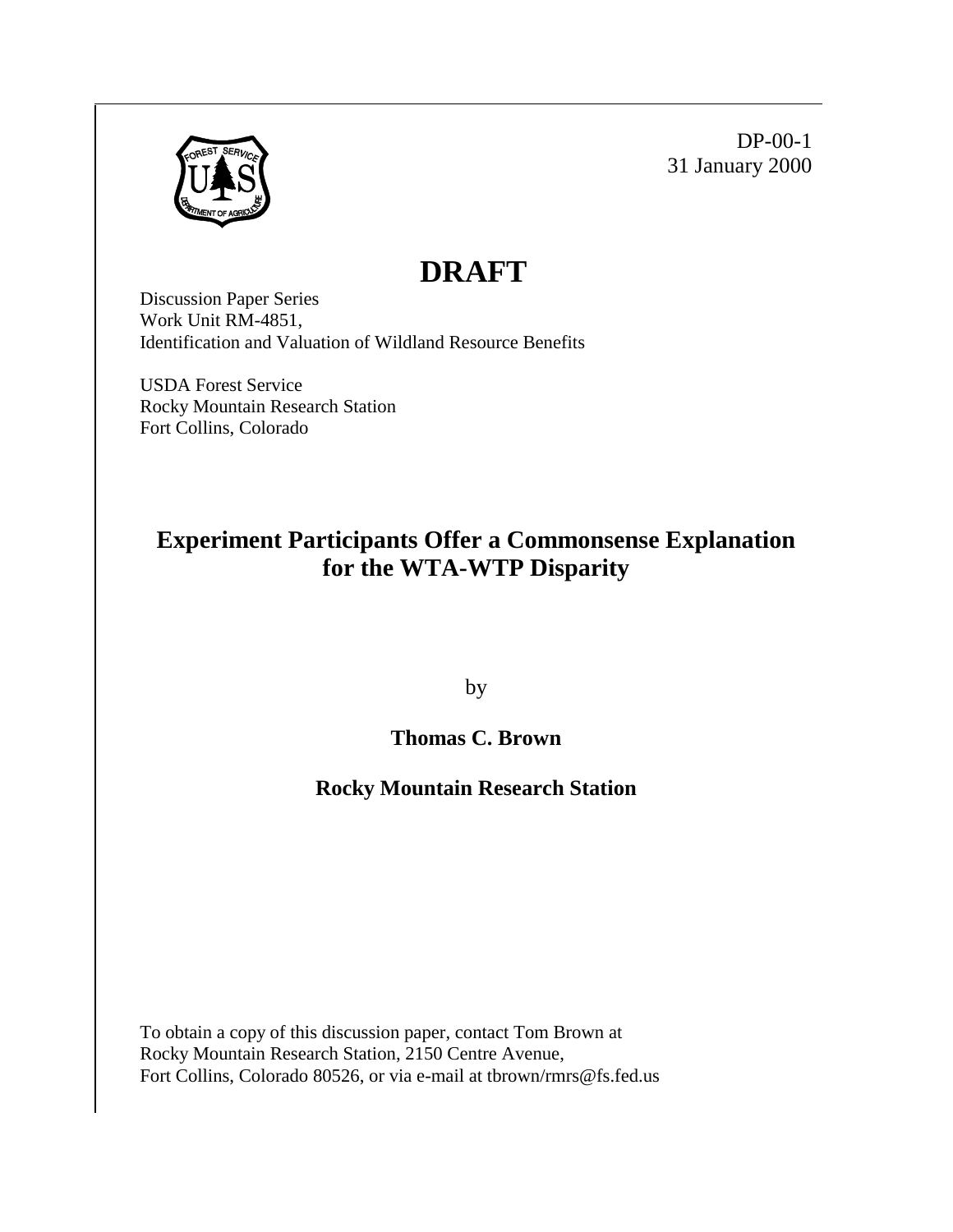### **Experiment Participants Offer a Commonsense Explanation for the WTA-WTP Disparity**

#### **Thomas C. Brown**

#### **Abstract**

In an effort to understand why people's willingness to accept compensation (WTA) regularly exceeds their willingness to pay (WTP) even when the items being traded are inexpensive market goods with ample substitutes, the verbal protocol (think aloud) technique was used in the context of a real cash experiment. The bidding produced a median WTA/WTP ratio of about 2, which is similar to that of other disparity experiments using inexpensive market goods. Subjects' statements about their bids indicate that the primary reason for the disparity was a reluctance to sell the good for much less than they thought it was worth in a sale situation. This concern with preserving the asset value of the good is a kind of loss aversion, but not the kind envisioned in the endowment effect, which emphasizes that selling creates a loss whereas buying creates a gain. Results indicate that subjects were reluctant to suffer a net loss from any transaction, whether purchase or sale. This interpretation of the role of loss aversion melds the concept with the familiar notions of gains from trade and risk aversion in the face of ambiguity. Although subjects' statements about their motivations must be viewed with caution, they do appear to offer an important hypothesis for future testing.

#### **Table of Contents**

#### **Acknowledgement**

I thank David Schkade for guidance in applying the verbal protocol method, Michelle Haefele for assistance in data gathering, and Kevin Boyle, Robin Gregory, and Jack Knetsch for helpful comments.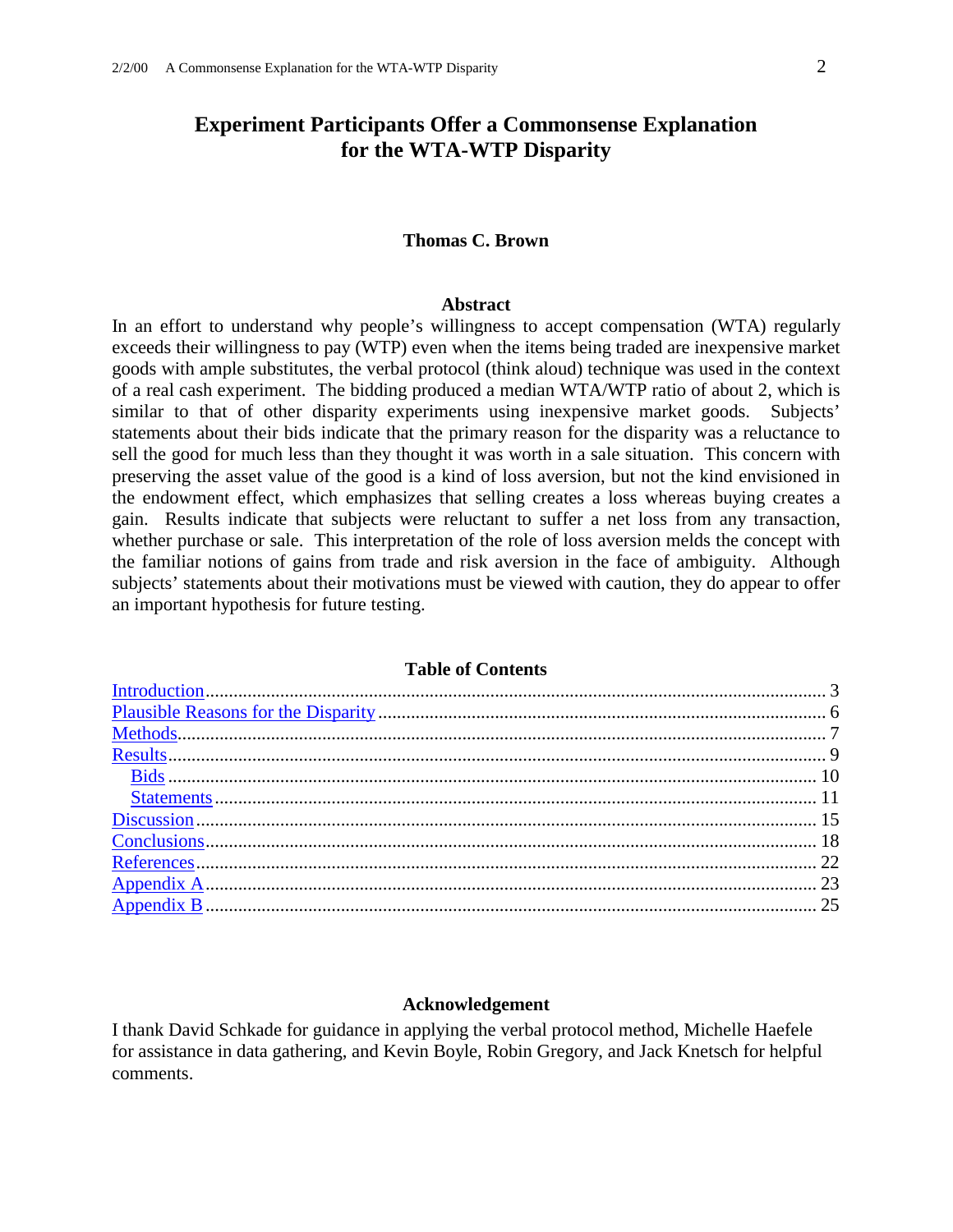$\overline{a}$ 

### **Experiment Participants Offer a Commonsense Explanation for the WTA-WTP Disparity**

#### **Introduction**

 Over the past twenty years, a substantial collection of papers has documented unexpected discrepancies between willingness to pay (WTP) and willingness to accept compensation (WTA). First noticed in a contingent valuation study (Hammock and Brown 1974), the finding was later verified in real money experiments, some using inexpensive market goods. To date, more than fifteen real money experiments and ten contingent valuation surveys have found a greater WTA/WTP ratio than could reasonably be attributed solely to an income effect. Among the real money experiments, the median of the WTA/WTP ratios is about 2.5 (Brown and Gregory 1999). This consistent finding may have important implications for consumer theory, concerning the continuity of indifference curves (Kahneman et al. 1991; Knetsch 1989). However, the veracity of these implications depends on the source of the disparity, which is not well understood.

 Consumer theory suggests that a WTA-WTP disparity should not occur where there is (1) no income effect, (2) no transaction cost, (3) perfect information about goods and prices, and (4) a market that engenders truthful revelation of preferences. These conditions, however, were largely met in some of the experiments that found the disparity, as they used inexpensive market goods with ample, readily available substitutes and obtained real cash bids using a random price or second price auction.

 Several studies, suspecting a lack of truthful preference revelation in prior WTA-WTP bidding experiments, have used iterations of a multi-participant auction to see if repeated market experience would move WTA and WTP closer together.<sup>1</sup> The most recent of these studies, by Shogren et al. (1994), is particularly relevant here because it used an inexpensive market good (a candy bar). Iterations of this study's second-price sealed-bid auction did move WTA and WTP

<sup>&</sup>lt;sup>1</sup> Coursey et al. (1987) used iterations of a fifth-price sealed-bid auction to obtain bids for a private good (actually a "bad," the drinking of a foul tasting liquid). WTA declined with iterations, but even the last iteration exhibited a WTA/WTP ratio of 1.6. Brookshire and Coursey (1987) used iterations of a Smith auction to obtain bids for a quasi-public good (tree density in a local park). Over iterations the ratio declined markedly, but was still 2.4 in the last iteration. Concerns were raised about data analysis and about unintended bidding behavior engendered by iterative use of the auctions (Gregory and Furby 1987).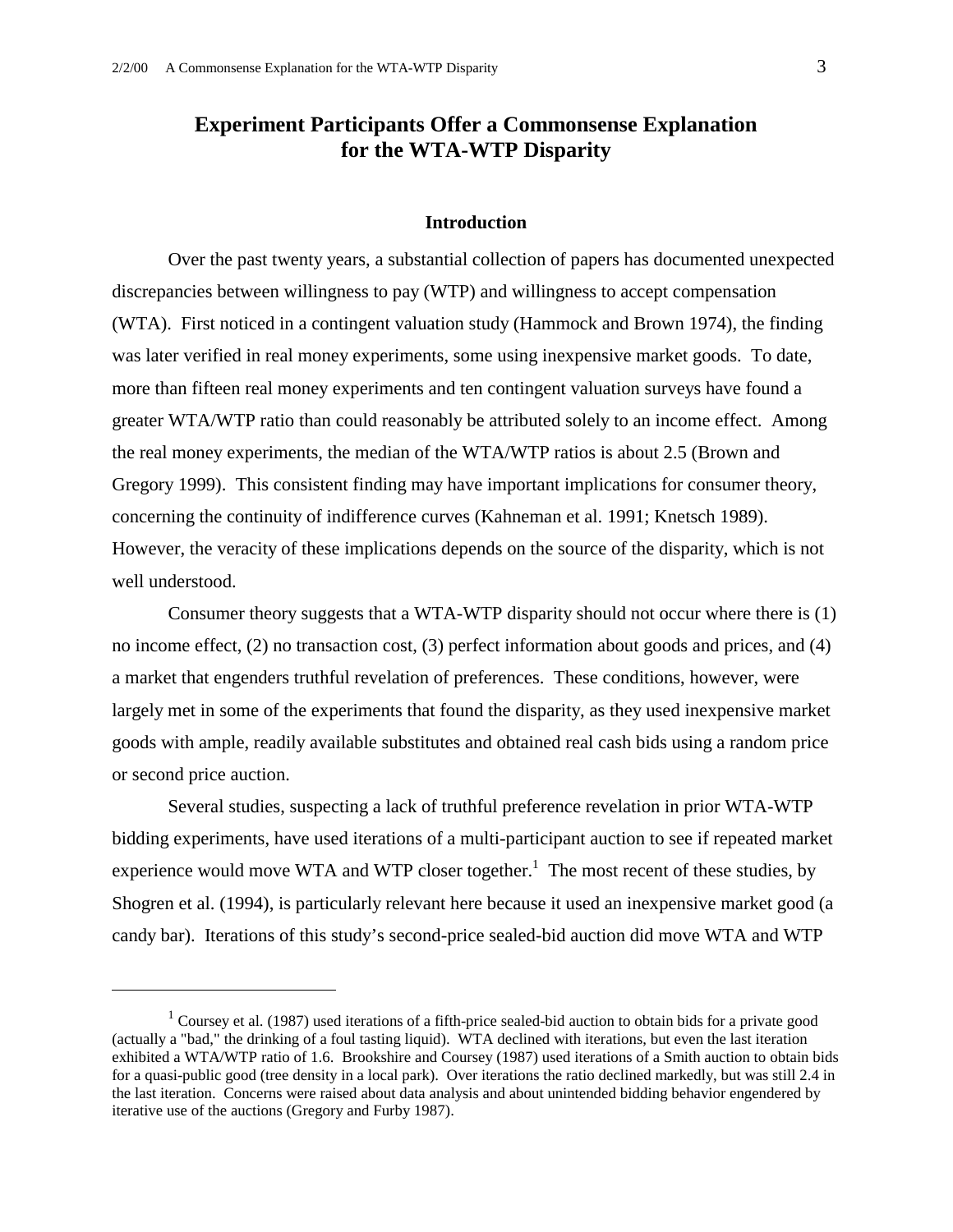$\overline{a}$ 

closer together, but by the third iteration WTA was *below* WTP, although by a small amount. This counter-intuitive, negative WTA-WTP disparity became slightly larger in subsequent iterations, raising doubts about repetitive use of a second-price auction and thus failing to settle the issue.

 That WTA has exceeded WTP for some goods used in past experiments and contingent valuation surveys is not surprising. Some of the goods were relatively valuable and unique, such as hunting permits for desired species, allowing for an income effect. $2$  Other goods raised questions of transaction legitimacy, where accepting money to allow a loss may seem unethical, thereby elevating respondents' WTA, such as in the sale of safety or health (Viscusi et al. 1987). Others may have raised concerns of moral responsibility for the welfare of goods in one's care (Boyce et al. 1992). Still others, because of poorly defined values or poorly understood characteristics of the goods, may have led risk averse bidders to hedge in their bids to avoid a potential loss (Dubourg et al. 1994; Kolstad and Buzman 1999).<sup>3</sup> However, none of these reasons for the disparity apply to the inexpensive market goods with ample substitutes, such as coffee mugs and candy bars, that have been used in other, real money experiments demonstrating a WTA-WTP disparity.<sup>4</sup>

 The endowment effect (Thaler 1980) and its essential ingredient loss aversion (Kahneman and Tversky 1979) have been proposed to fill this explanatory void (and also as a partial explanation for disparities found for other classes of goods). With loss aversion, a loss is inherently more significant to people than a formally equivalent gain. Given this tendency, and assuming that selling creates a loss whereas purchase creates a gain, WTA will naturally exceed WTP (Kahneman et al. 1990; Knetsch and Sinden 1984).

 $2^2$  Two examples from real money experiments are the deer hunting permit used by Bishop et al. (1988), which had mean buying and selling prices of \$31 and \$153, respectively; and the bison hunting permit used by Boyce and McCollum (1993), which had mean buying and selling prices of \$215 and \$12,233, respectively. See Hanemann (1991) on the possibilities of a disparity for valuable and unique goods.

 $\beta$  Goods likely to be subject to ambiguity about values or characteristics that have been used in WTA-WTP disparity studies include environmental goods, such as air visibility (Rowe et al. 1980) and industrial plant odor (MacDonald and Bowker 1994), and risky goods such as lottery tickets (e.g., Eisenberger and Weber 1995; Kachelmeier and Shehata 1992; Knetsch and Sinden 1984).

<sup>&</sup>lt;sup>4</sup> These goods, and the WTA/WTP ratios the experiments produced, include: a mug, ratio = 2.6 (Kahneman) et al. 1990); a houseplant, ratio 1.7 (Boyce et al. 1992); a candy bar, ratio = 1.3 in the first iteration (Shogren et al. 1994); a mug, ratio = 2.4 (Franciosi et al. 1994); and a mug, ratio = 2.2 (Morrison 1997).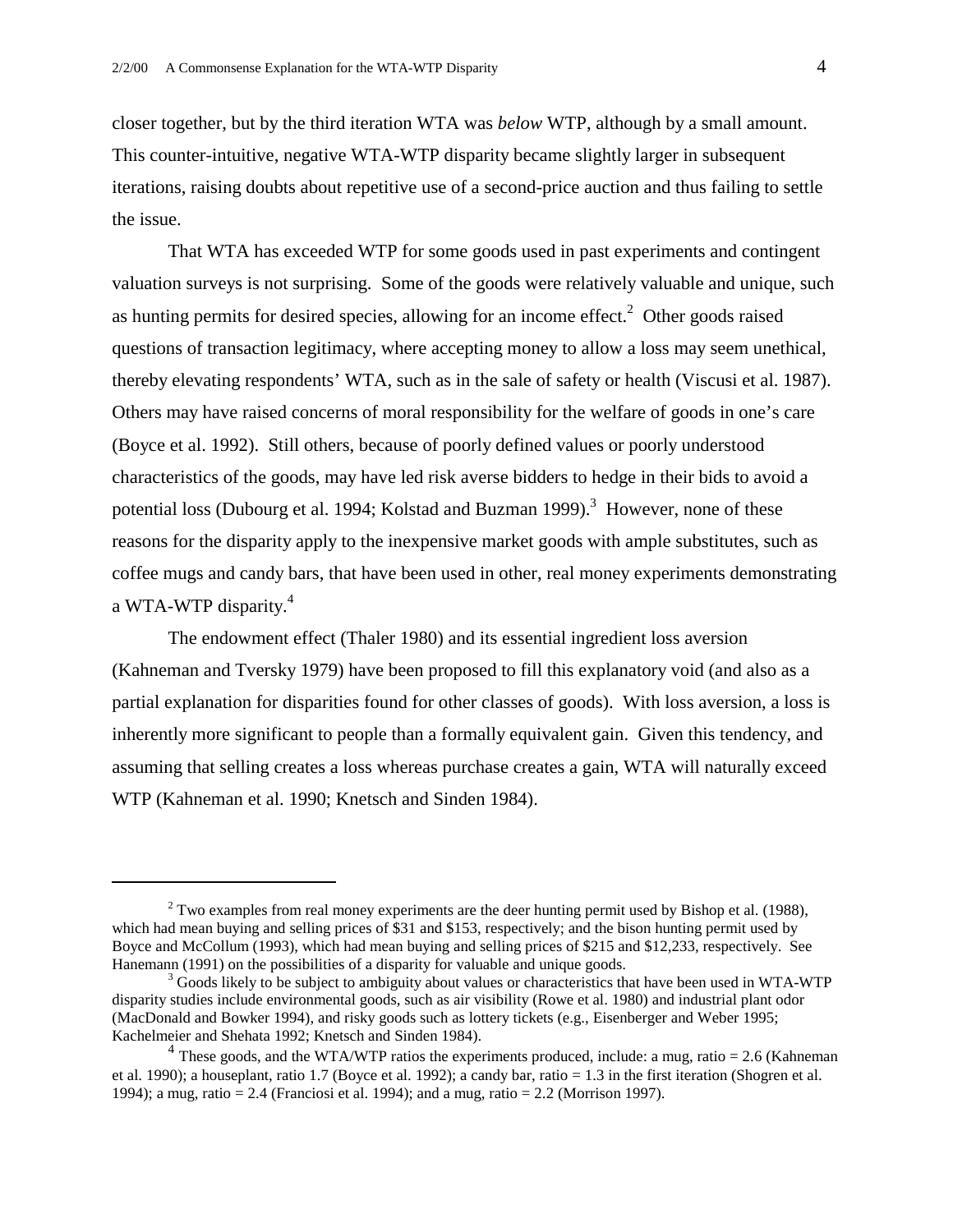Kahneman and Tversky (1979) formalized the loss aversion claim in *prospect theory*, which postulates an asymmetric value function: steeper for losses than for gains and convex for losses but concave for gains, with a kink at the current endowment quantity. Under this theory, a person's current situation is a critical reference point from which changes are evaluated differently depending on whether they are gains or losses. Although proposed principally for risky prospects with associated probabilities, Kahneman and Tversky (1979) added that the theory could be "extended to the typical situation of choice, where the probabilities of outcomes are not explicitly given" (p. 288).

Thaler (1980) was the first to suggest that loss aversion was the root cause of the WTA-WTP disparity. He proposed the endowment effect as a term to describe the notion that goods are considered to be more valuable when they are part of a person's endowment than when not in the endowment, all else equal. He then tied the endowment effect to Kahneman and Tversky's (1979) proposition of asymmetric treatment of gains and losses in stating that the endowment effect occurs "because removing a good from the endowment creates a loss while adding the same good (to an endowment without it) generates a gain" (p. 44). Importantly, Thaler not only accepted loss aversion as a viable theory of human behavior, but also claimed that selling creates a loss and buying generates a gain—thus associating loss aversion with the good, but not the net result, of the transaction. Several subsequent papers supported the endowment effect as an explanation of their experimental results, which all showed a substantial WTA-WTP disparity (e.g., Gregory 1986; Kahneman et al. 1990; Knetsch 1990; Knetsch and Sinden 1984). The essence of the endowment effect explanation is that, as Kahneman et al. (1990) state, there is "a genuine effect of reference positions on *preferences*" (p. 1326); "the *value* that an individual assigns to such objects as mugs … and chocolate bars appears to increase substantially as soon as the individual is given the object" (p. 1342) (emphasis added). The experimental findings of WTA-WTP disparity experiments led Tversky and Kahneman (1991) to describe "an endowment effect which is produced, *apparently instantaneously*, by giving an individual property rights over a consumption good" (p. 1041-1042) (emphasis added).

 This paper examines these and other possible reasons for the WTA-WTP disparity found in experiments using inexpensive market goods. Unlike previous studies, which observed the disparity and then theorized about its causes, the approach used here essentially asked the subjects to say why they bid as they did. In the context of a real money experiment using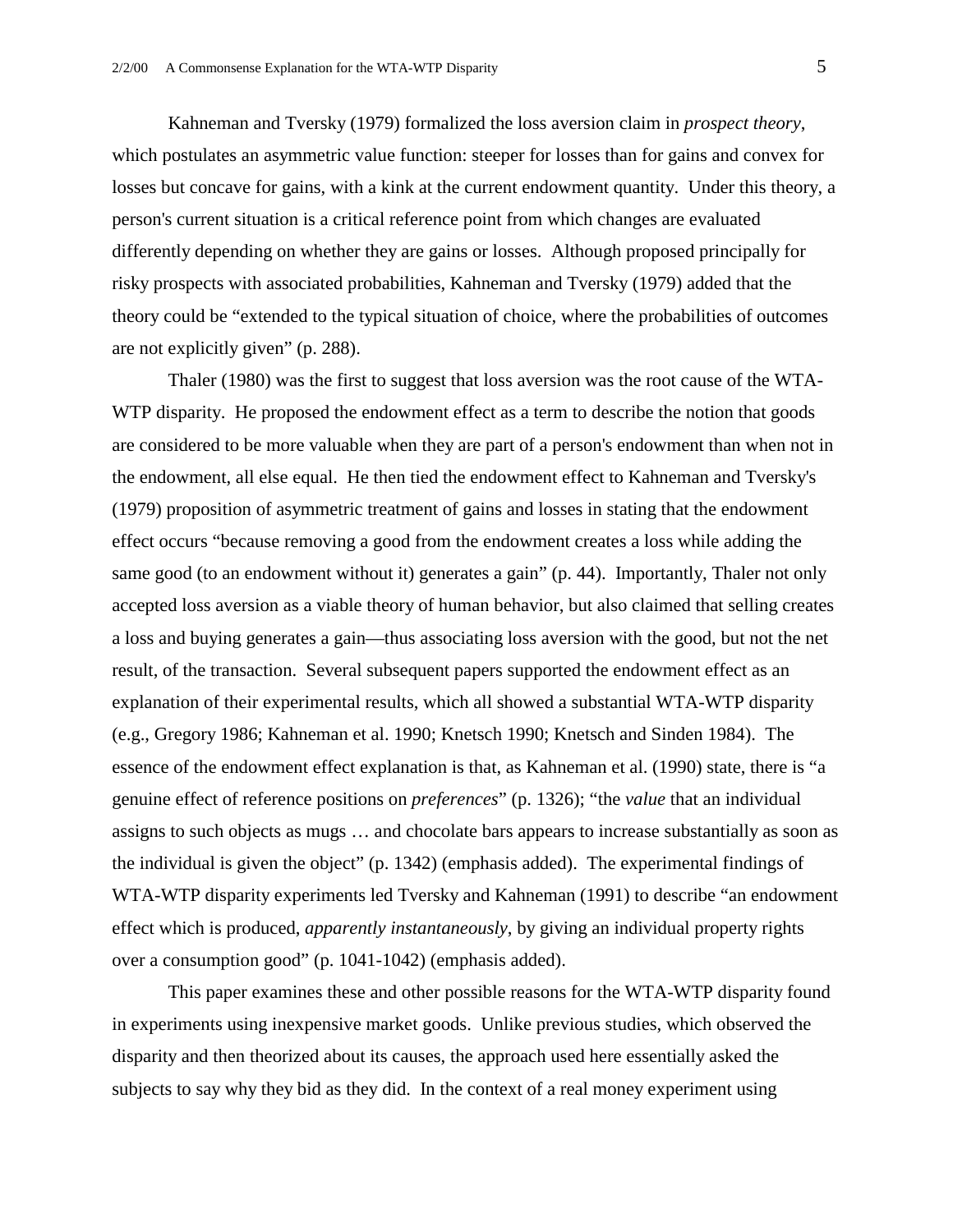familiar, inexpensive goods, subjects were first asked to "think aloud" as they decided on their buying and selling prices, and then asked to explain any discrepancies between their prices.<sup>5</sup> Subjects' verbalizations did suggest many of the explanations that authors of past studies have proposed for the disparity. It is the frequencies with which the various explanations were suggested that provide new insights into the reason the WTA-WTP disparity occurs in experiments using inexpensive market goods.

#### **Plausible Reasons for the Disparity**

 Analysis of data produced by the "think aloud" or verbal protocol technique (Ericsson and Simon 1984) is facilitated by specifying, prior to data collection, the concepts that subjects' verbalizations might imply. The following five concepts are suggested by theory and past experimentation as plausible reasons for a disparity with inexpensive market goods.

*Income effect*. When the goods at issue are inexpensive market goods with ample perfect substitutes, an income effect (i.e., a sufficiently large income elasticity of demand) is not expected. However, for the subjects in this experiment, who were students responding to an announcement offering a participation fee, purchase of such goods may have represented a significant outlay, leading to an especially constrained WTP. A possible statement suggesting this reason would be "I'm short of cash right now, so I can't afford to pay much for it."

*Transaction cost*. Transaction costs are those incurred to make a purchase or sale possible, such as locating a good and traveling to where it can be exchanged. A subject might elevate a selling price in order to cover the transaction cost of purchasing a substitute. A possible statement suggesting this reason would be "If I sold this at it's store price, I would have to travel to the store to buy another one, so I'll add the cost of that effort to my selling price."

*Ambiguity*. Risk-averse subjects can be expected to lower WTP or raise WTA to the extent that they lack relevant information, such as about the item's store price or about their own preferences, in order to avoid making a decision they will later regret. Possible statements suggesting this reason would be "I'm not sure what these sell for at the book store" and "I don't know whether I'd use this if I had it."

1

 $<sup>5</sup>$  A previous use of the verbal protocol method in economic valuation, and the inspiration for the current</sup> application, is Schkade and Payne's (1994) analysis of continent valuation.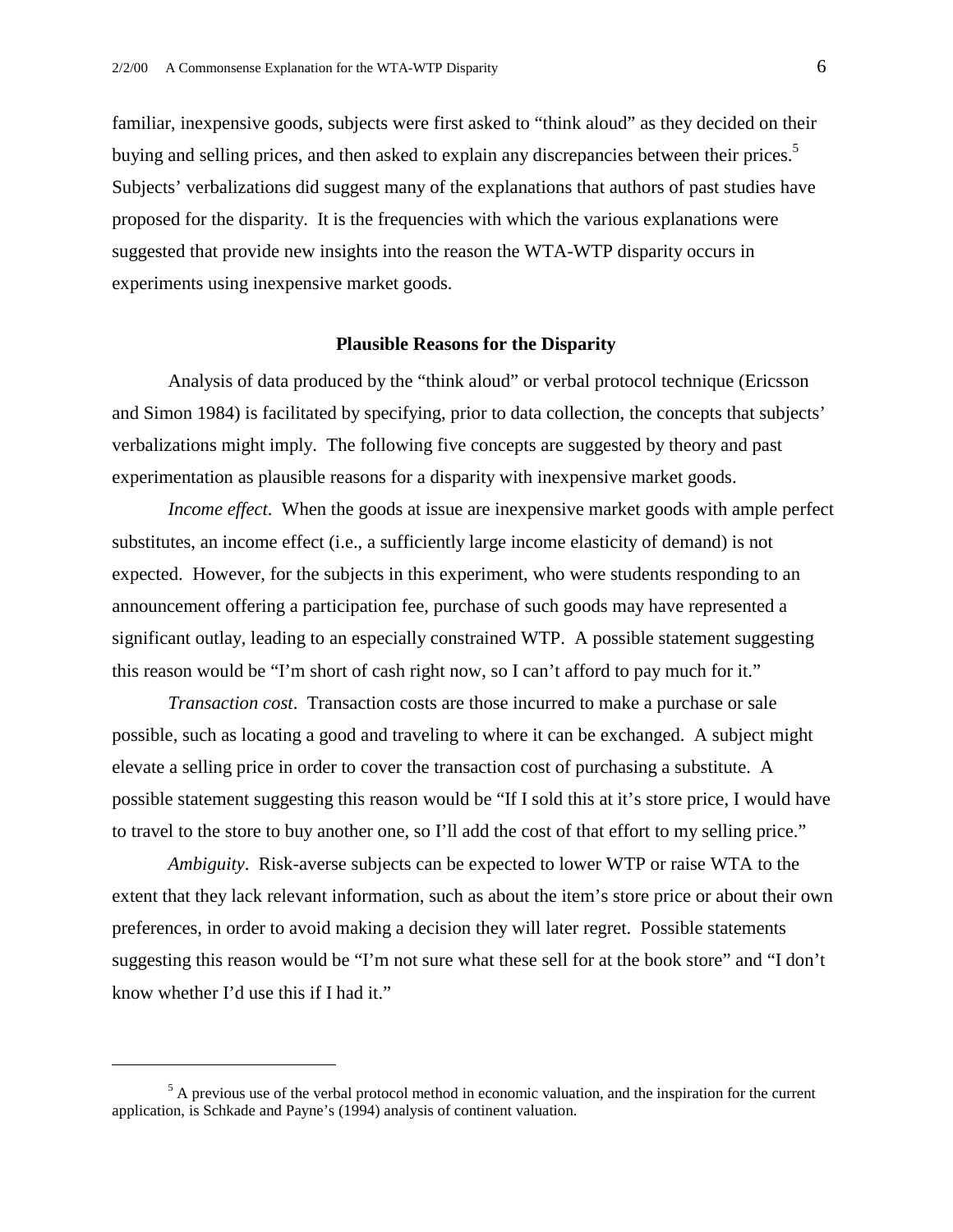*Seeking a good deal*. A buyer focused on getting a good deal would tend to state a low price, whereas a seller focused on getting a good deal would tend to state a price as high as what an interested buyer would pay. A possible statement suggesting this reason for a buyer would be "I would only buy this if I got a good deal on it" and for a seller would be "If someone wanted this they would expect to pay at least \$5."

*Endowment effect*. If the pain of loss outweighs the pleasure of gain, and if selling creates a loss but buying creates a gain, then WTA to give up a good will exceed WTP to obtain it. Statements possibly indicating the endowment effect for goods would be "Once I have something, it's more valuable, cause it's mine" and "I have a hard time giving things up."

#### **Methods**

Subjects were recruited individually at the student union and paid \$7 to participate in an experiment that took about 20 minutes and was recorded on audio tape. During the experiment, subjects were asked to state the prices at which they would be willing to buy three different goods, and the prices at which they would be willing to sell the same the goods assuming that they already owned them.<sup>6</sup> They were told that one of these six transactions would later be randomly selected as binding, and that their stated price for that transaction would be compared with a randomly selected price to determine the outcome. The experiment had the following 5 steps:

- 1. Procedure is explained to the subject.
- 2. Subject practices procedure with two goods.
- 3. Subject states WTA and WTP bids for three other goods (six bids in all).
- 4. Subject explains cases of WTA  $\neq$  WTP.

 $\overline{a}$ 

5. One of the six bids is randomly selected as binding, a price is drawn, and (depending on the stated and drawn prices) purchase or sale may be completed.

 To help subjects understand the auction, the experimenter described the procedure and then asked subjects to read instructions reiterating the main points. The instructions emphasized that bids should be relevant to the binding transaction that would result at the end of the

 $6$  Franciosi et al. (1994) were concerned that using terms like "buy" and "sell" might accentuate a disparity, and carefully avoided such terms in their WTA-WTP disparity experiments, but still found a significant disparity. For this reason, these terms, which seem to most directly convey the notions of WTP and WTA to subjects, were not avoided in the current experiment.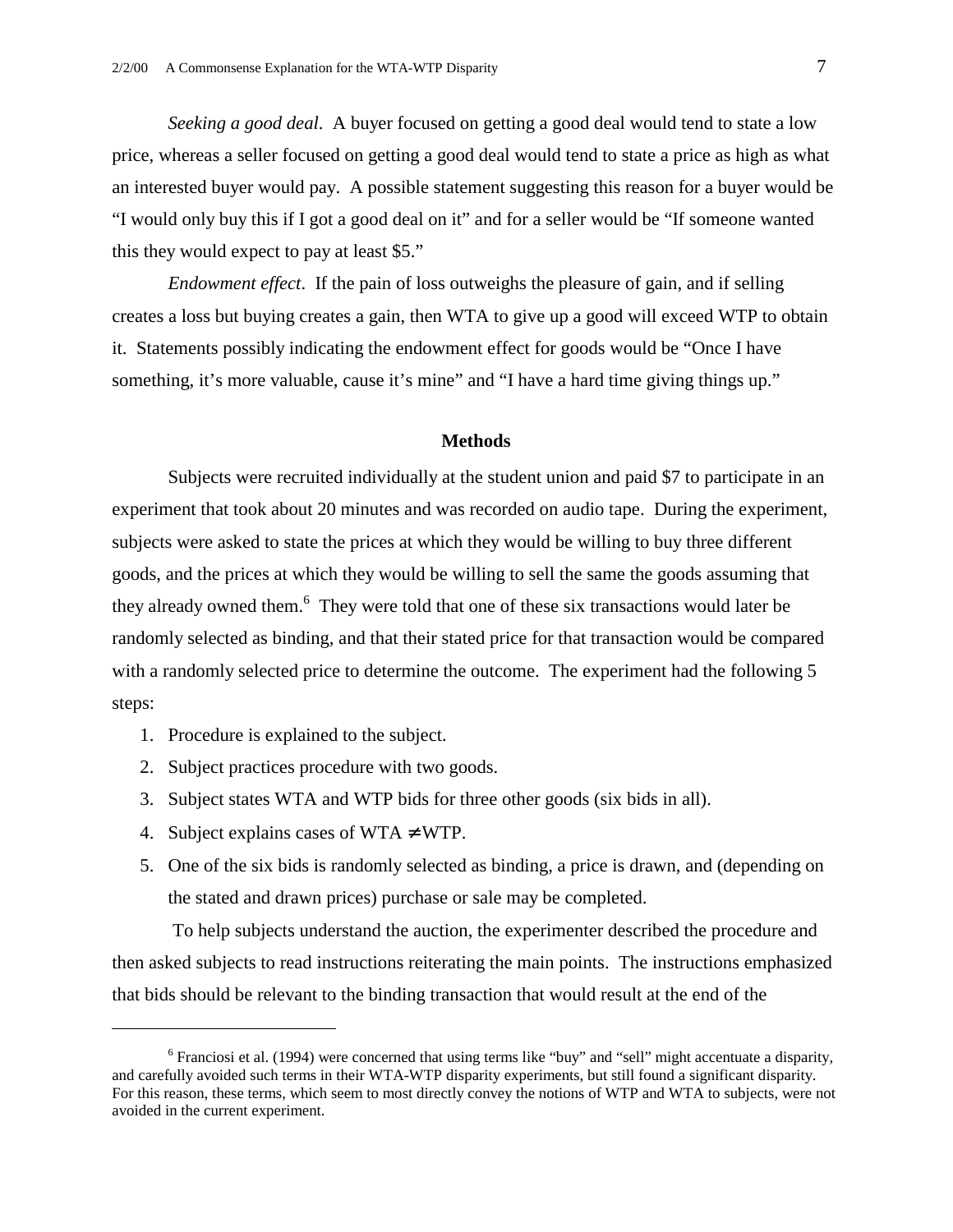experiment, rather than to some other circumstance in which subjects might imagine themselves. The subjects were also given a sheet listing the 25 possible drawn prices. The written instructions given to subjects are found in Appendix A.

Subjects were instructed to verbalize their thoughts as they decided on their bids. When the bids were requested, subjects were reminded to verbalize their thoughts if they were silent for 4 seconds. If subjects stated a price without verbalizing any other thoughts, they were immediately asked to explain why they chose that amount.

After the instructions were delivered and any questions about them were answered, subjects practiced the procedure with two goods. They were asked for a WTP for a pen and a WTA for a poster. After each practice bid, the subject drew a price from among the 25 possible prices in a box, and the drawn price was compared with their stated price to determine what the outcome would have been if the transaction had been the binding one.

The six bids of interest were then obtained, a WTP and a WTA for each of three goods: a large chocolate bar, a university mug, and a bound notebook of blank pages suitable for taking class notes or keeping a journal. The order in which the six bids were elicited was randomly determined for each subject by drawing marked (from "1" to "6") ping-pong balls from a box, where each number indicated a certain transaction (such as "WTP for the mug"). For each bid, the experimenter handed the item to the subject.

After the six bids were obtained, subjects were asked to explain any discrepancies between their buying and selling bids for a given good. So as to not prejudice their bids, subjects were not informed beforehand that they would be asked about discrepancies.

The subjects then drew a ball to determine which transaction was binding, and drew a price from among the 25 prices.<sup>7</sup> In keeping with the random price auction (Becker et al. 1964), it was explained in step 1 that, in the purchase situation, if the stated price was greater than or equal to the drawn price, the individual would purchase the good at the drawn price; and in the sale situation, if the stated price was less than or equal to the drawn price, the individual would sell the good at the drawn price. A random price auction was used in this experiment because it has been common in other WTA-WTP disparity experiments and because it can be used with only one individual.

 $\overline{a}$ 

<sup>&</sup>lt;sup>7</sup> The 25 prices ranged from 5¢ to \$10. Except for 5¢ replacing 0, the prices were in steps of 25¢ up to \$2 and in steps of  $50¢$  from \$2 to \$10.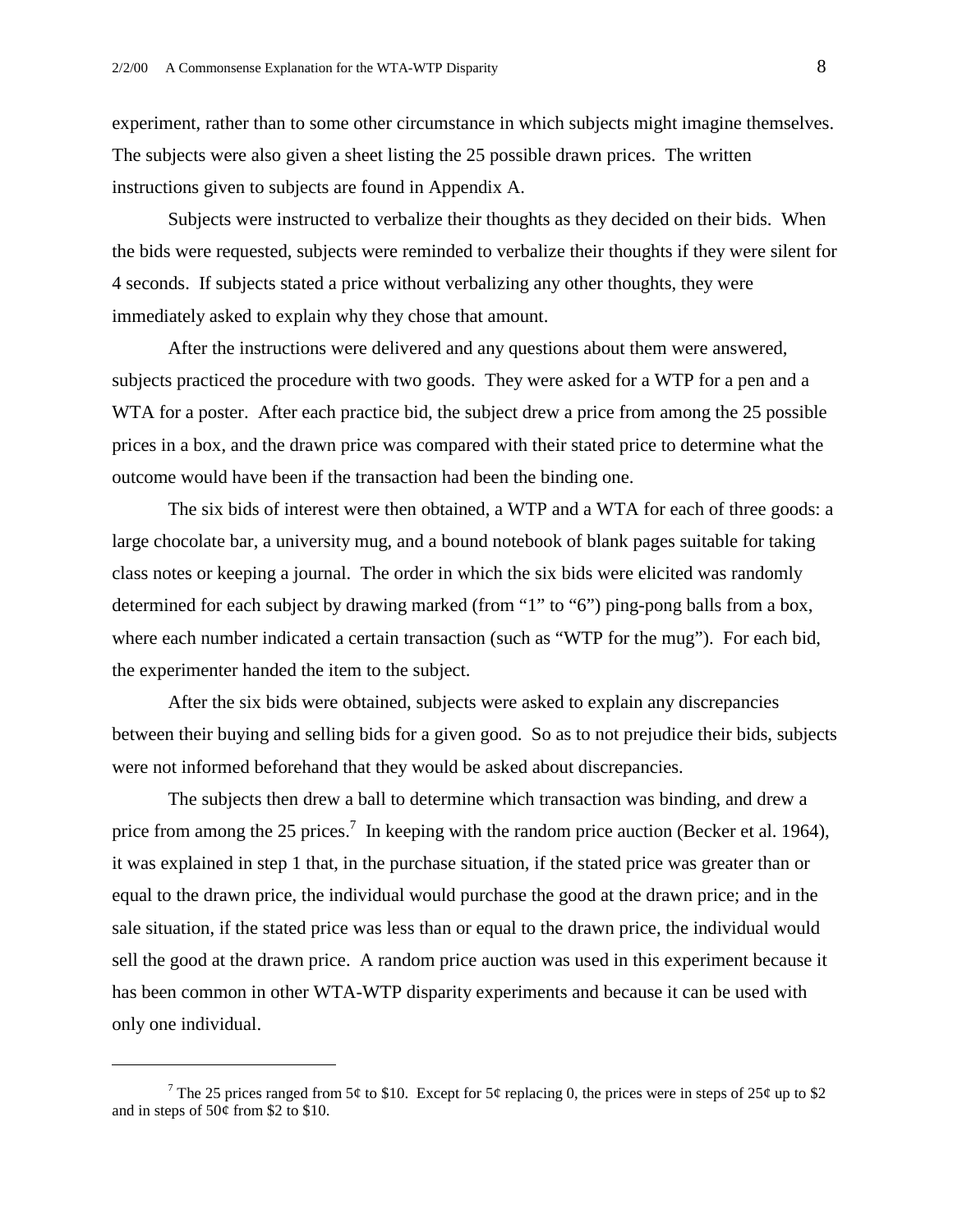Analysis began with transcribing the audio tapes of the experiment and then reading them carefully in search of additional concepts not already articulated based on theory that help interpret a WTP, WTA, or explanation of a difference between these two measures. Statements that did not necessarily aid in understanding the disparity but did help explain an individual WTA or WTP were also included, such as statements about the usefulness or characteristics of a good. In all, 24 categories of statements were originally defined, which were later combined into the 15 presented here. $8$  Using the transcripts, three people separately coded incidence of the defined concepts, after which differences among the three codings were reconciled. Finally, using the reconciled record, frequencies of kinds of statements were compiled for each of the six bids and for each of the three possible discrepancies.

The verbal protocol method is expected to work best when subjects must ponder the question they were asked before they can articulate an answer. Svenson (1989) suggests that this condition is more likely when the task is at least somewhat unfamiliar or complex. This requirement was not, it must be noted, fully met in the current study, at least in stating WTP. Probably because the goods used in the experiment were familiar to the subjects, they tended to quickly arrive at their bids, and the experimenter often had to then prompt subjects to verbalize their reasons for their bids. Thus, to some extent the verbalizations were retrospective, rather than concurrent protocols, though only by a few seconds. Ericsson and Simon (1984) caution that retrospective protocols may not be as accurate as concurrent ones because subjects may quickly lose thoughts held in short term or working memory. There is also the possibility that subjects may make up responses they think will rationalize their prior statements. With these worries in mind, the responses obtained concurrently were compared with those obtained immediately after the bids were stated. No differences were found between the two sets of statements, and they are presented together herein.

#### **Results**

 Twenty-four subjects completed the experiment, but three did not sufficiently understand the instructions or cooperate with the "think aloud" request, and thus were removed from the sample, leaving 21 subjects. This sample of subjects is too small to support robust statistical

 $\overline{a}$ 

 $8$  For example, three categories regarding ambiguity (about market price, about one's own values, and about the values of others such as potential buyers) were combined into the category "ambiguity about price or value".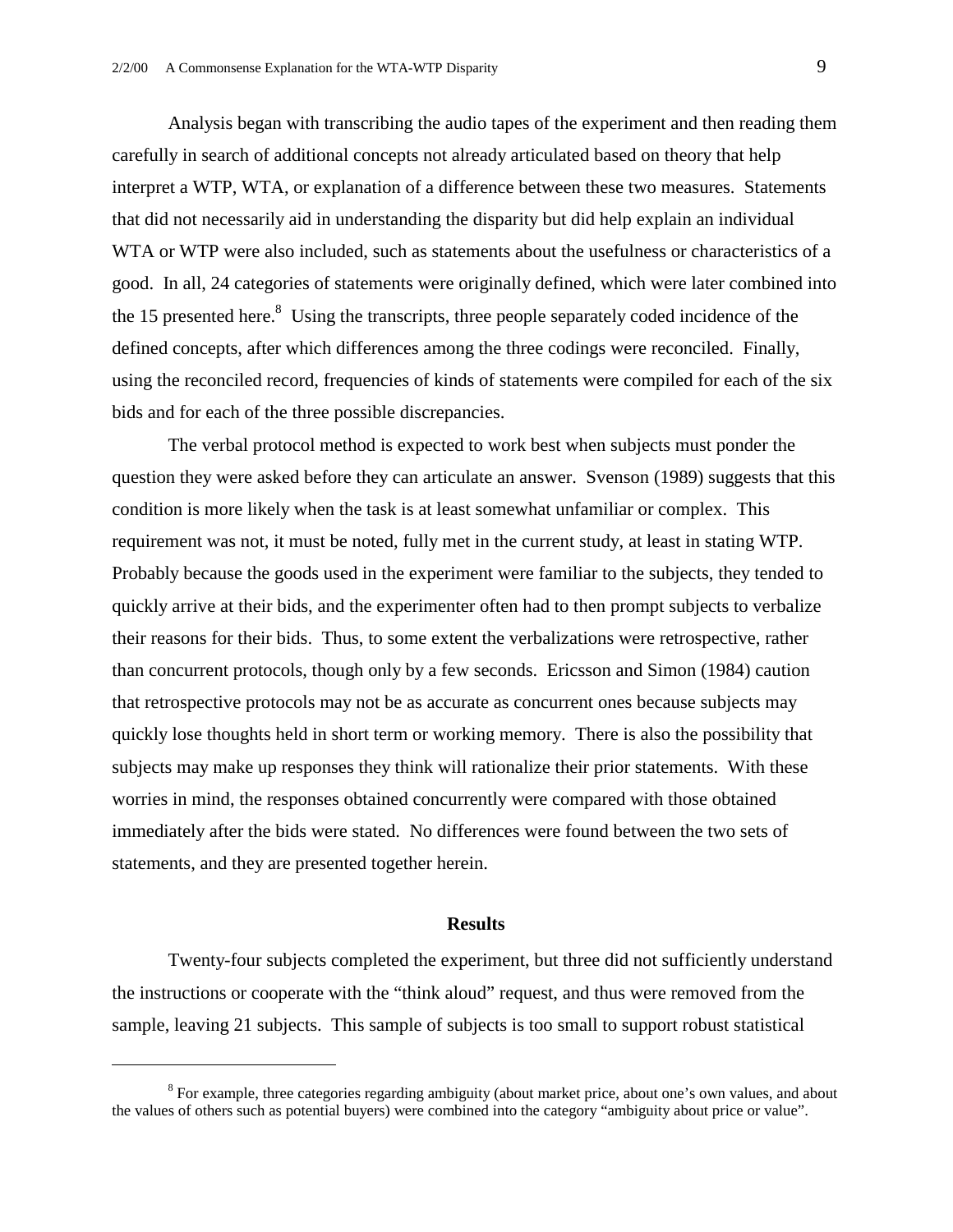tests, but is sufficient to explore subjects' motives for, and offer new insights about, their bidding behavior.

#### **Bids**

 $\overline{a}$ 

Subjects' bids were similar to those of other disparity experiments, with median WTA being roughly twice median WTP (Table 1). Over two-thirds of the subjects stated greater WTA

than WTP bids.<sup>9</sup> The median of the individual WTA/WTP ratios ranged from 1.7 for the mug to 2.5 for the notebook. It is notable that most subjects not only produced their own individual WTA-WTP disparity, but they also, when asked to explain differences between their buying and selling bids, had little trouble in doing so (not, apparently, considering a difference as out of the ordinary).

|                               | Chocolate |      | Mug Notebook                |
|-------------------------------|-----------|------|-----------------------------|
| Median                        |           |      |                             |
| WTP(                          | 0.50      | 2.00 | 1.00                        |
| WTA(\$)                       | 1.50      | 3.50 | 2.00                        |
| WTA/WTP                       | 2.0       | 1.7  | 2.5                         |
| Number of subjects            |           |      |                             |
| $WTP = WTA$                   | 5         | 6    |                             |
| WTP > WTA                     | 0         |      | $\mathcal{D}_{\mathcal{L}}$ |
| WTA > WTP                     | 16        | 14   | 18                          |
| Total                         | 21        | 21   | 21                          |
| Approximate retail price (\$) | 1.75      | 6.00 | 4.00                        |

Table 1. Bids for Three Goods

Because subjects provided

their WTA and WTP bids before knowing which transaction would be selected as binding, they were providing bids for alternative future conditions. This left open the possibility that subjects would react differently from those of earlier split-sample experiments where each subject provided only one type of bid for one good. We cannot know for sure whether the unusual procedure of this experiment caused respondents to react differently from those in the earlier experiments, but the similarity of the resultant median WTA/WTP ratio (of about 2) to ratios obtained in earlier experiments at least does not suggest a difference.

There was no obvious relationship between subjects' WTP bids and their WTA-WTP differences. For example, consider bids for the mug (Figure 1), where points along the straight

 $9^9$  Two other studies that obtained both WTA and WTP from each subject are Kachelmeier and Shehata (1992) and Eisenberger and Weber (1995). Both studies also found a significant disparity (for lottery tickets).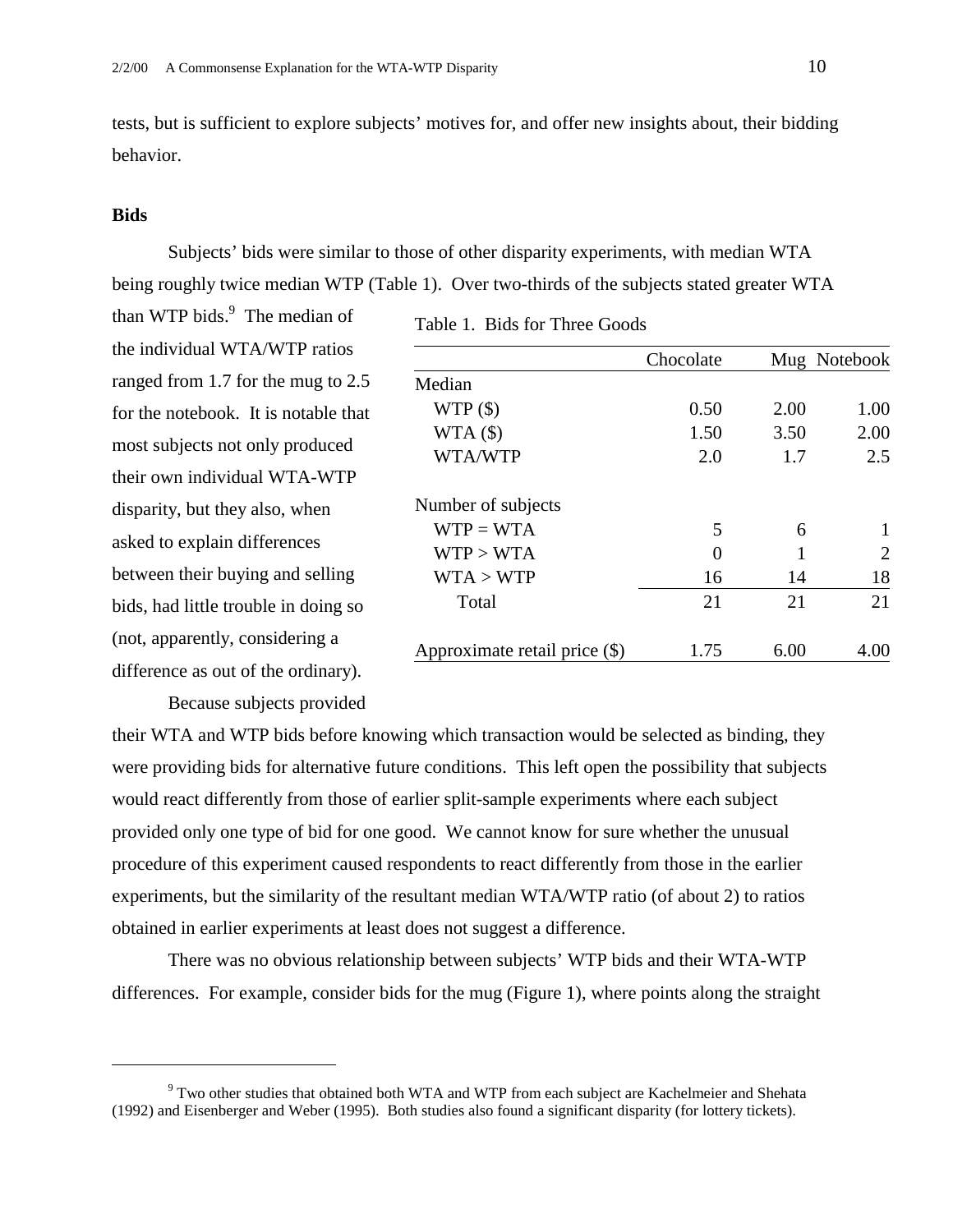line indicate cases of WTP = WTA. In general, the bids show little agreement about WTA or WTP, but considerable agreement that WTA exceeds WTP.

#### **Statements**

Table 2 reports the frequencies with which subjects made statements conforming to each of the 15 statement categories. The "WTP" and "WTA" columns report the frequencies with which the categories were mentioned during the articulation of a WTP



Figure 1. Bids for the Mug

or WTA amount, and the "Explanation" column reports the frequencies with which the categories were mentioned when subjects were explaining a difference between their prior WTA and WTP bids. The "Any time" column gives the frequencies with which the categories were

Table 2. Number of Subjects Indicating a Statement Category With at Least One Good (statement categories in order from most to least common)

| Statement category                          |    |    | WTA Explanation | Any time* |
|---------------------------------------------|----|----|-----------------|-----------|
| 1. Personal utility or disutility of item   | 21 | 17 | 15              | 21        |
| 2. Item quality and characteristics         | 20 | 19 |                 | 21        |
| 3. What it costs at the store               | 16 | 16 |                 | 20        |
| 4. What it's worth to others; make a profit |    | 17 | 20              | 20        |
| 5. Get a "bargain"; spend a trivial amount  | 11 |    |                 | 11        |
| 6. Reasonable or compromise price           |    |    |                 | 10        |
| 7. Ambiguity about price or value           |    |    |                 | 10        |
| 8. Gift potential                           |    |    |                 | 9         |
| 9. Facilitating a sale                      |    |    |                 |           |
| 10. Opportunity cost                        |    |    |                 |           |
| 11. Lack of funds (income constraint)       |    |    |                 |           |
| 12. Loss aversion                           |    |    |                 |           |
| 13. Replacement cost (\$ to buy another)    |    |    |                 |           |
| 14. Transaction cost                        |    |    |                 |           |
| 15. Cost to manufacture                     |    |    |                 |           |

\* Subject made such a statement in response to a WTP, WTA, *or* explanation question.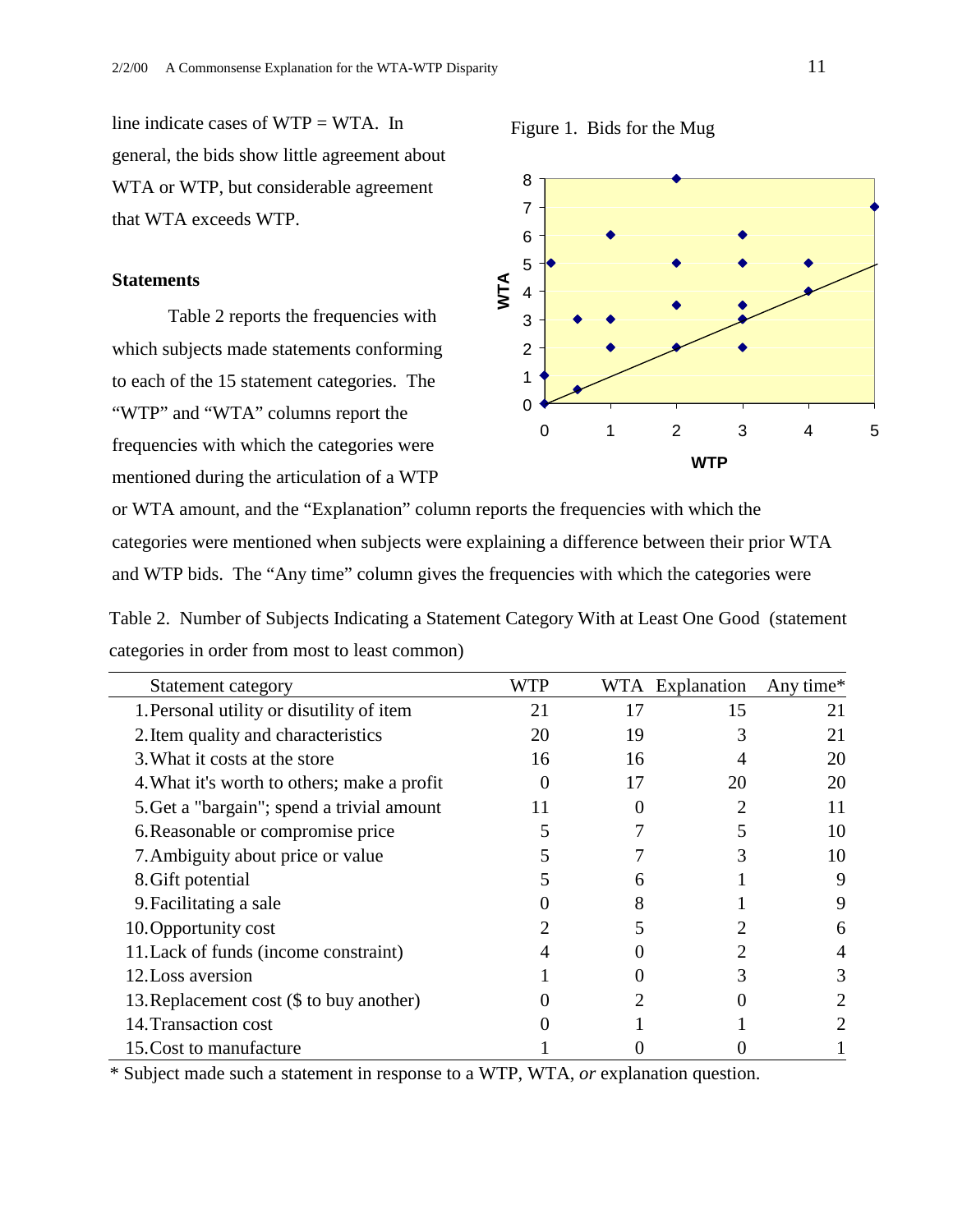used by a subject regardless of the kind of question they were answering. For a subject to be counted in the frequency computation, a given statement category needed to be used with only one of the three goods. Thus, for example, 20 subjects (line 2 of the table) mentioned the quality or characteristics of at least one of the items in articulating a WTP amount, 19 subjects made a similar statement when articulating a WTA for at least one item, three subjects made such a statement when explaining a difference between their WTA and WTP bids for at least one item, and all 21 subjects mentioned item quality or characteristics at least once. The categories are listed in order of frequency "any time."

In addition to statements indicating the five reasons for the disparity listed above (which are discussed in subsequent paragraphs), subjects made the following nine other types of statements that, while not necessarily helping to explain a disparity, did help explain a given WTP or WTA (all statements quoted below were taken from the transcripts):

- 1. All 21 subjects (Table 2, line 1) made statements indicating the personal utility of the item (e.g., "I like this mug"; "I don't need a notebook").
- 2. All subjects (line 2) also described characteristics of the items (e.g., "It [the notebook] doesn't have lines"; "It's a fairly large candy bar").
- 3. Twenty subjects (line 3) mentioned the item's store price or its "worth" (e.g., "The typical price for that mug is about \$5"; "It's worth \$2, but I don't want it").
- 4. Ten subjects (line 6) settled on a "reasonable" or "fair" price, (e.g., "I'd spend 50¢ on it because it seems like a reasonable price"; "\$3 sounds reasonable to sell it"), which was typically a bid below the item's assumed store price.
- 5. Nine subjects (line 8) mentioned the possibility of making a gift of the item (e.g., "I don't…have very much use for that…maybe as a present or something", "I know if I don't like chocolate, I like giving it away…and I would get enjoyment from that").
- 6. Nine subjects (line 9) justified a low WTA as a way of increasing the likelihood of selling the item (e.g., "To get it off my hands, I'd let it go for \$1").
- 7. Six subjects (line 10) indicated awareness of opportunity costs (e.g., "I'd pay  $25¢...$  with  $50¢$  I could buy something else like a pop").
- 8. Two subjects (line 13) chose a WTA that they thought would cover the cost of replacing the item (e.g., "I would sell it for \$6…with \$6 I could go and buy another one").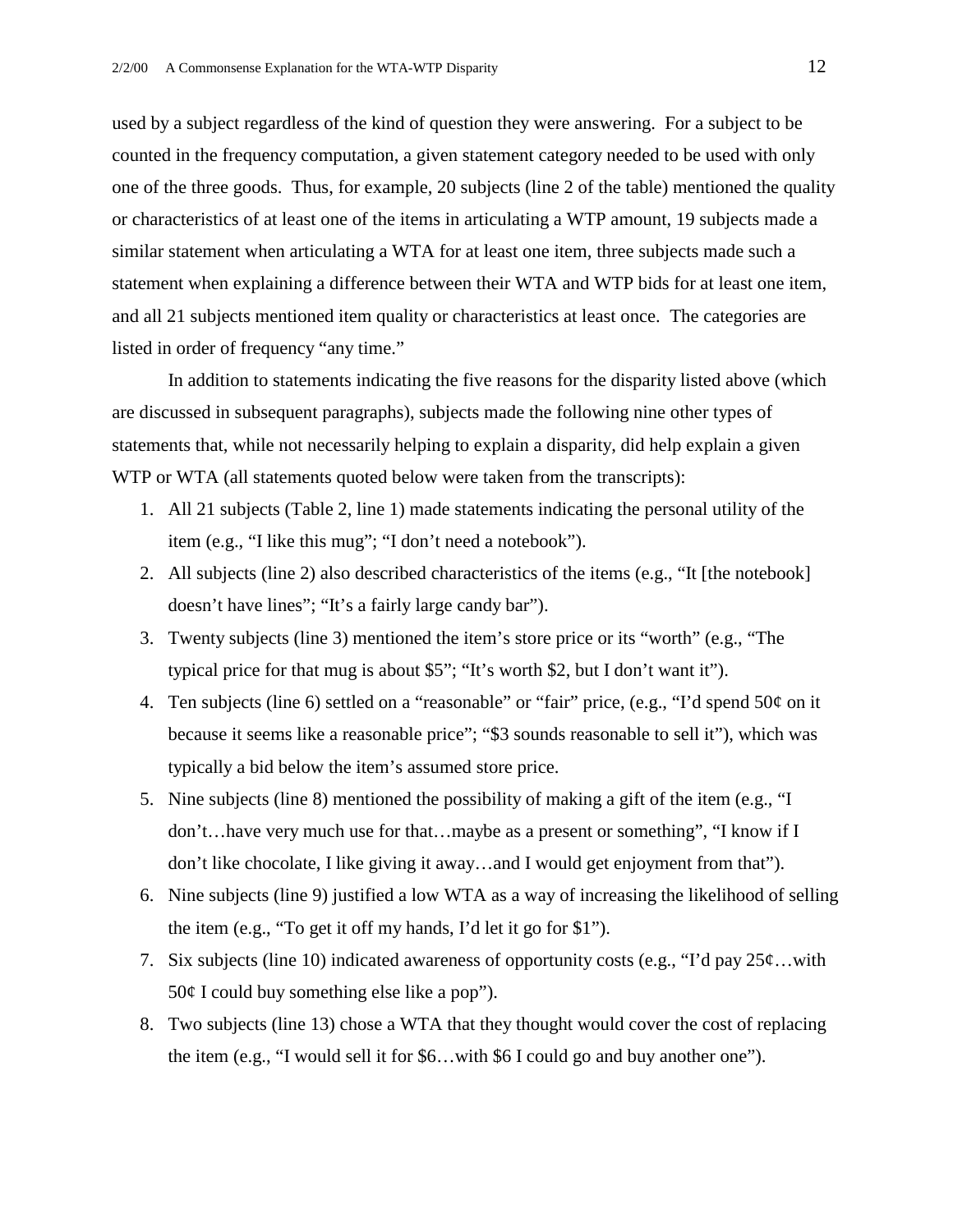9. One subject (line 15) mentioned the cost to manufacture the item ("I don't think it costs that much to make one").

Additional selections from the transcripts depicting each of the 15 categories of statements are listed in Appendix B.

Table 3 is taken from the rows of Table 2 that refer to the five plausible reasons for the disparity listed in an earlier section. The first row of Table 3 combines rows 4 and 5 of Table 2, which capture the WTA and WTP parts of "seeking a good deal"—the most prominent of the five reasons, having been mentioned in some form by all 21 subjects. Eleven subjects, in estimating a WTP, mentioned getting a bargain (e.g., "I'd pay \$1—it's probably a lot more in the bookstore, so a bargain"), getting a good deal (e.g., "Well, to buy chocolate, it would have to be a good deal"), or spending only a trivial amount (e.g., "I'd say  $10¢$  for the notebook because  $10¢$ doesn't mean anything to me"). And twenty subjects, in estimating a WTA, suggested that they were thinking about what they could get for the item in a sale situation. This notion had the following three forms: (1) what someone else would spend for the item (e.g., "My thoughts are, what do I think I can get for the notebook"; "A lot of people will buy sweets over anything else"), (2) the item's utility to others (e.g., "I don't need it that much, but I have friends who like to write in such notebooks"), or (3) making a profit (e.g., "I wouldn't pay a lot to buy it, but to sell it I would probably to higher…I would try to make a profit from it").

Twenty subjects included the "seeking a good deal" concept in their explanations of WTA-WTP differences, as indicated by the following three examples: (1) "If I were in the market for a notebook, I would probably pay three dollars for it, but since I'm not I won't pay that much" (stated in explaining a WTA of \$3 versus a WTP of \$1). (2) "I grew up with 'buy low, sell high'. I know that people charge more for things than they are worth. But in buying, I know

Table 3. Number of Subjects Indicating a Reason for a Disparity for at Least One Good (reasons in order from most to least prevalent)

| Reason                  | WTP | WTA | Explanation | Any time |
|-------------------------|-----|-----|-------------|----------|
| Seeking a good deal     |     |     |             |          |
| Ambiguity               |     |     |             |          |
| Income constraint       |     |     |             |          |
| Loss aversion           |     |     |             | 3        |
| <b>Transaction cost</b> |     |     |             |          |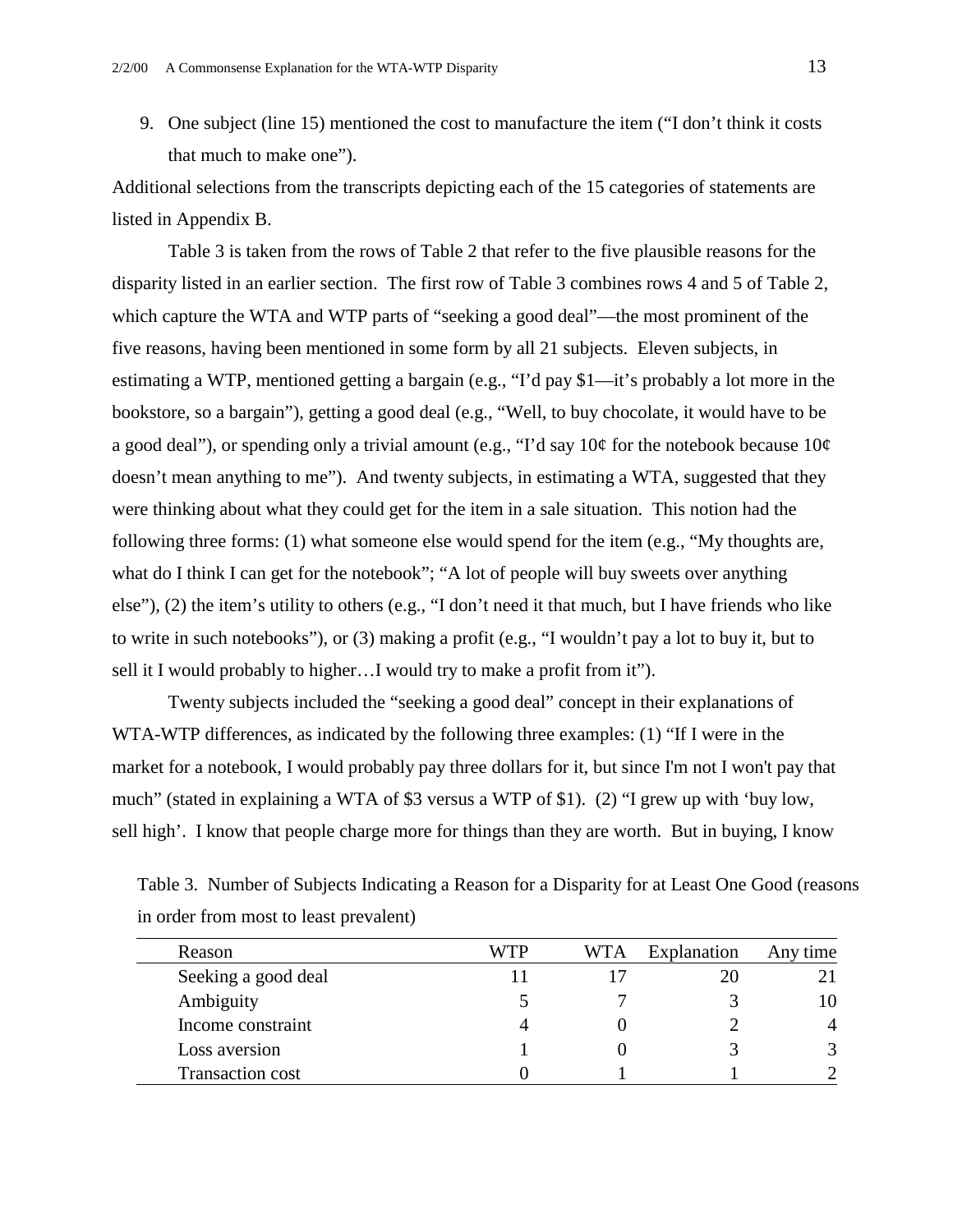that I really don't need it, so I'm not really motivated to spend what I think is a fair selling price." (3) "I wouldn't normally buy something unless I felt really compelled to buy it, such as when it's a really cheap price, but if I have something I wouldn't mind selling it if I can get more than it's worth to me." See Appendix B for other statements.

Ten subjects suggested ambiguity, or at least lack of certainty, about price or value at some time during the experiment (e.g., "There-s a big range [in store price]—like coffee mugs can be expensive"; "I have no need for something like this that I can think of at this point, but that doesn't mean something couldn't arise"). Any indication of lack of certainty was accepted, such as "I guess normal candy bars cost about close to \$1." No subjects suggested risk aversion (with statements such as "I'd hate to pay too much for it" or "I'd regret it if I sold this too cheaply"), so in listing incidence of ambiguity as an observed reason for the disparity we are assuming the subjects were risk averse.

Four subjects mentioned an income constraint (e.g., "I'm totally broke") and two subjects mentioned transaction cost (e.g., "I'd want to make a little bit extra for my time trying to sell it").

 In looking for statements indicating loss aversion, any indication of sensitivity to loss or of an increase in value with ownership was accepted as a possible expression of the concept, but only three subjects made such statements. Perhaps the clearest indication of loss aversion was the following explanation of a disparity: "When I had it, I wouldn't be willing to part with it as easily, cause I like it, and it would take a lot for someone to take it from me, whereas if someone just showed me this mug and said do you want to buy it, I could pick out of a whole bunch of other mugs and might not want this one." All four loss aversion statements (made by the three subjects) are listed in Appendix B.

 As reported above, many subjects mentioned the item's store price in the course of articulating one or more of their WTP or WTA bids. Some stayed with that price as their bid and others stated a bid lower than their estimate of store price (for some others, who mentioned the existence of store price but did not state their estimate of that price, it was not clear whether they adjusted downward or not). Examples of the two behaviors (staying with store price and bidding below store price) for WTP and WTA bids follow: (1) "I would say \$1.50…it's about the average price you would pay at a grocery store" (WTP = store price); (2) "I kinda like the mug...I'd probably go around \$5, since...that's a typical price" (WTA = store price); (3) "I'm thinking of them as being \$2.50…in a store…but I have a lot of mugs at home…I'd pay \$1 for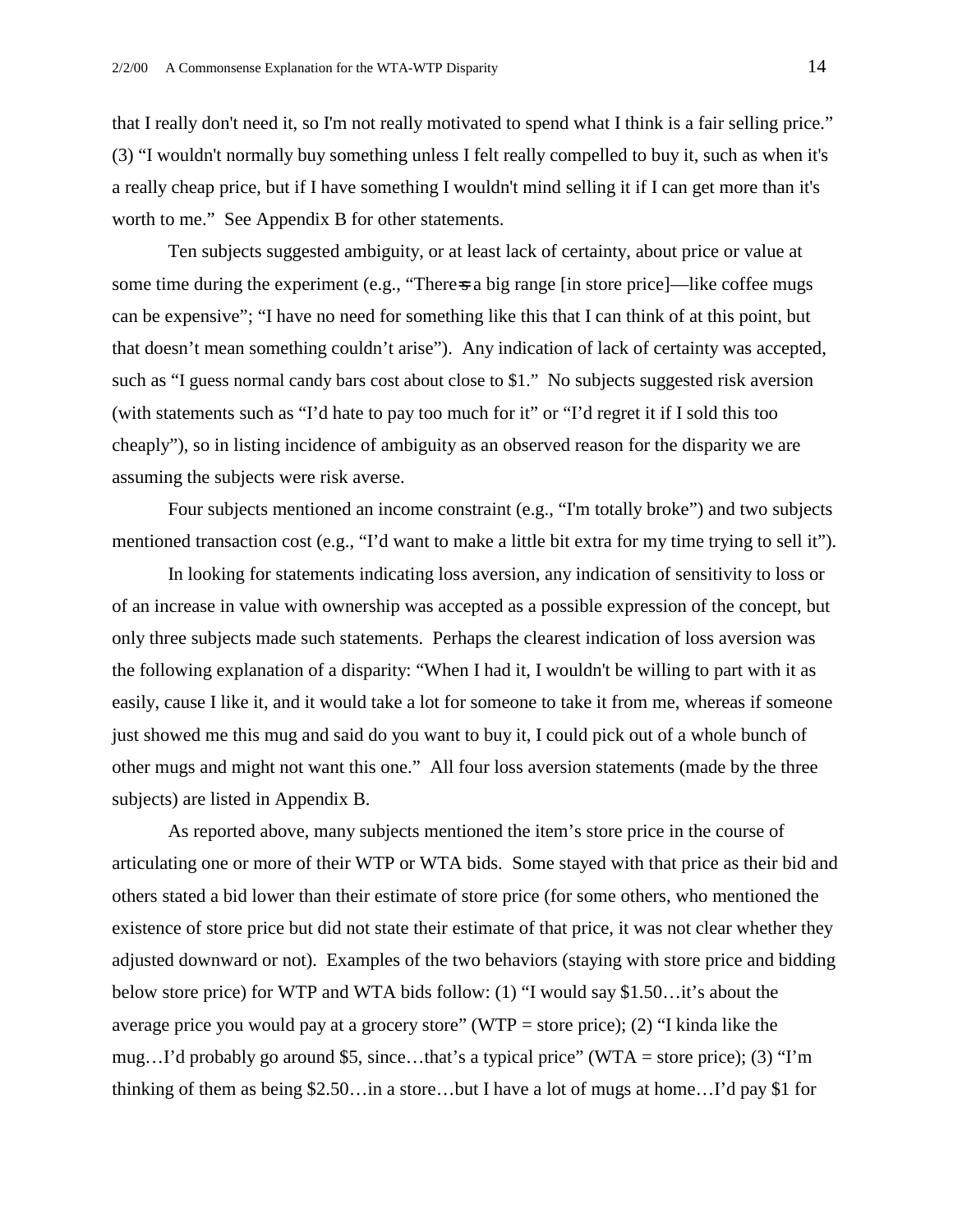it" (WTP < store price); and (4) "I'd say  $50¢$ ...that's even cheaper than the going price and I don't really care about it" (WTA < store price). These behaviors suggest that store price may have served as a starting point in forming a bid. Using a starting point and then perhaps adjusting from that point based on additional information is an acknowledged strategy for tasks such as estimating monetary values.<sup>10</sup> For example, Lichtenstein and Slovic (1971) suggested that subjects who were asked for their WTP for gambles tended to use the payoff amount as a starting point and then adjust downward based on the probability of winning.<sup>11</sup>

#### **Discussion**

In spite of  $(1)$  the real-money incentive inherent in the binding transaction,  $(2)$  the admonition to state "the minimum amount you would accept to sell each item here and now" rather than "in some other circumstance" (Appendix A), and (3) the knowledge that the auction price would be determined by randomly drawing a price from among 25 possible prices, most subjects still mentioned the item's value to others, or the opportunity for making a profit, in the course of both articulating their WTA and justifying a disparity (Table 2, line 4). Although a few subjects were obviously cognizant of the opportunity cost of failing to sell the item (Table 2, line 10), most indicated they were primarily concerned with not giving up the item for less than some meaningful portion of what it was worth in a sale situation, and many of these same subjects mentioned their willingness to purchase the good only if they got it for a low price. Overall, most subjects seemed primarily concerned with getting a good deal (or, conversely, with not getting a bad deal) in the transaction, and many appeared to use store price as a starting point in arriving at their bid.

 The effect of "seeking a good deal" on the disparity could be enhanced by the second most frequently indicated explanation, that of ambiguity. If we assume risk aversion in the face of ambiguity about prices or value, subjects would tend to lower WTP and raise WTA to assure they got the good deal they sought.

1

<sup>&</sup>lt;sup>10</sup> This strategy is often called "anchoring and adjustment" (e.g., Schkade and Johnson 1989).

 $11$  Because many of their subjects bid more than the expected value of the gambles, Lichtenstein and Slovic (1971) suggested that subjects' adjustments were insufficient. One might hypothesize for the current study that WTA exceeded WTP because of an insufficient adjustment in WTA bids, but that hypothesis simply begs the question why the adjustment was greater for WTP than for WTA.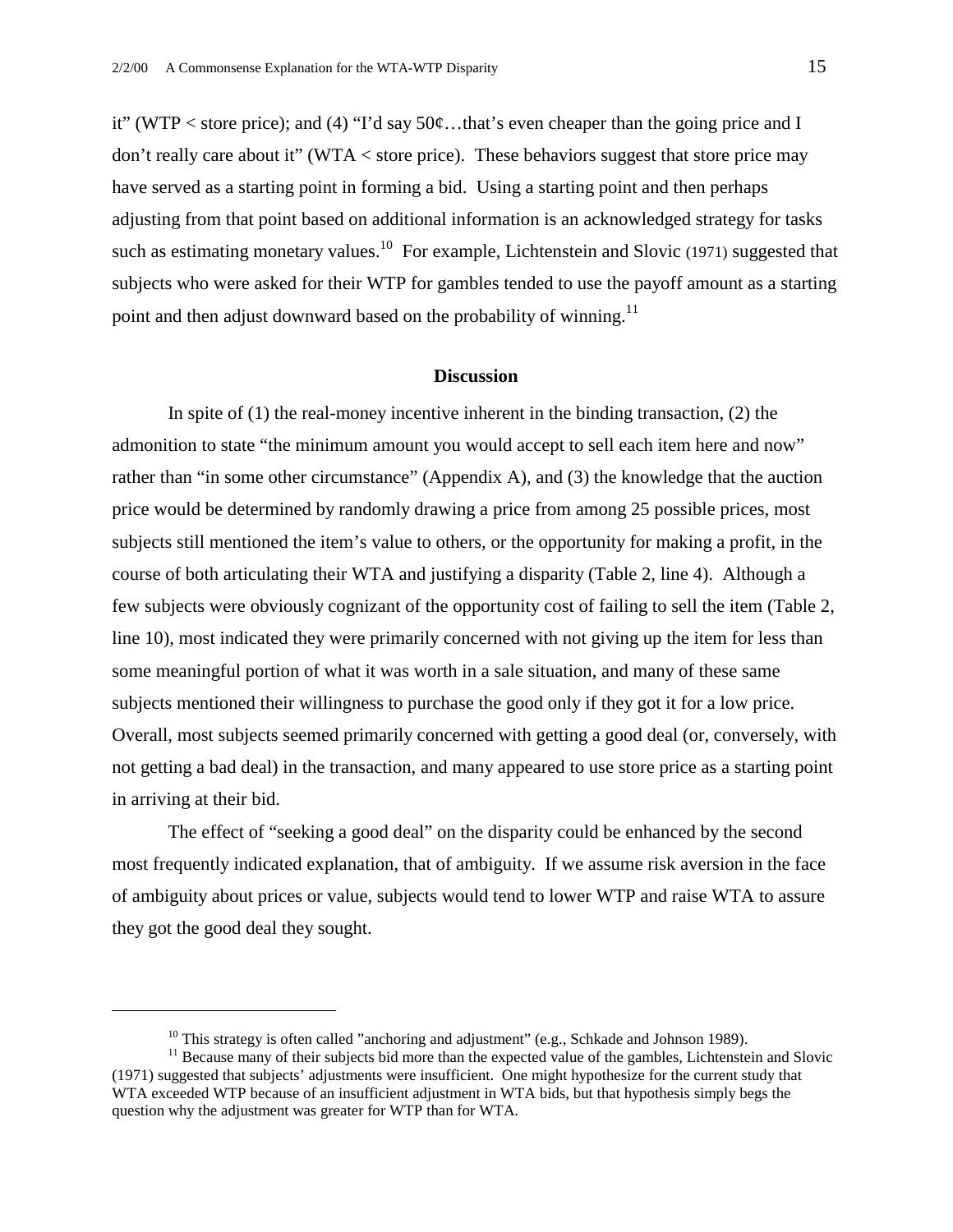1

 Additional support for the "seeking a good deal" explanation is perhaps contained in the finding of induced value experiments (e.g., Franciosi et al. 1994; Kahneman et al. 1990) that the disparity does not apply to money traded in a riskless environment.<sup>12</sup> A critical difference between goods and money in non-risky trades is that the value of money is apparent to everyone. This transparency preempts the opportunity to profit or to take advantage of the greater value that others may place on the good. If removing the opportunity to profit precludes the disparity, then the disparity observed for inexpensive market goods may be due to the opportunity to profit that exists when such goods are traded among people with different tastes and incomes.

 Seeking a good deal is not necessarily a greedy attempt to gain at someone else's expense or even a habitual resort to bargaining strategy; rather, it may be an attempt to avoid losing the market value that the good represents. In stating a selling price, some subjects focused not on what the good was worth to themselves but rather on what it was worth to potential buyers. For these subjects, a request for WTA may simply call for estimating a reasonable selling price, which is the highest price at which the good would tend to sell. Subjects' statements suggest that, for some people, that price *is* the good's worth in a sale situation.<sup>13</sup>

A related reason that owners may refuse to sell a good at a price as low as their own WTP is that they can always give the good away (Table 2, line 8) as a gift that may be worth as much to the recipient as the good's market price.

Maintaining a WTA twice WTP seems irrational unless purchase at WTA was possible. In fact, over half of the 25 prices that could have been drawn for the binding transaction were above the median WTA bids for the three goods, so the chances of selling the good at the stated bids were substantial. One might presume that additional experience with the random price auction would have led subjects to lower their WTA bids, but evidence from past disparity

<sup>&</sup>lt;sup>12</sup> Kachelmeier and Shehata (1992) offer additional evidence, at least for WTA. They found that the ratio of WTA to expected value for lottery tickets dropped to 1.0 as the probability of winning rose to about 0.3 for large payoffs and 0.8 for small payoffs. Tversky and Kahneman (1991) also concluded, based on the "chooser" experiment of Kahneman et al. (1990), that loss aversion applied to goods but not to money, stating in reference to the experiments: "the buyers in these markets do not appear to value the money they give up in a transaction as a loss" (p. 1055). <sup>13</sup> Evidence for this explanation is offered by Hof et al. (1989), who questioned separate samples of federal

livestock grazing lessees about their WTP or WTA for such leases. WTP estimates were clustered around the federal grazing lease rate of about \$1.50 per animal-unit-month, whereas WTA estimates were clustered around the private grazing lease rate of about \$7.50 per animal-unit-month. That is, WTP respondents were "inclined to respond near the lowest credible bid," and WTA respondents "apparently felt constrained by the highest available price for this sort of commodity" (p. 3).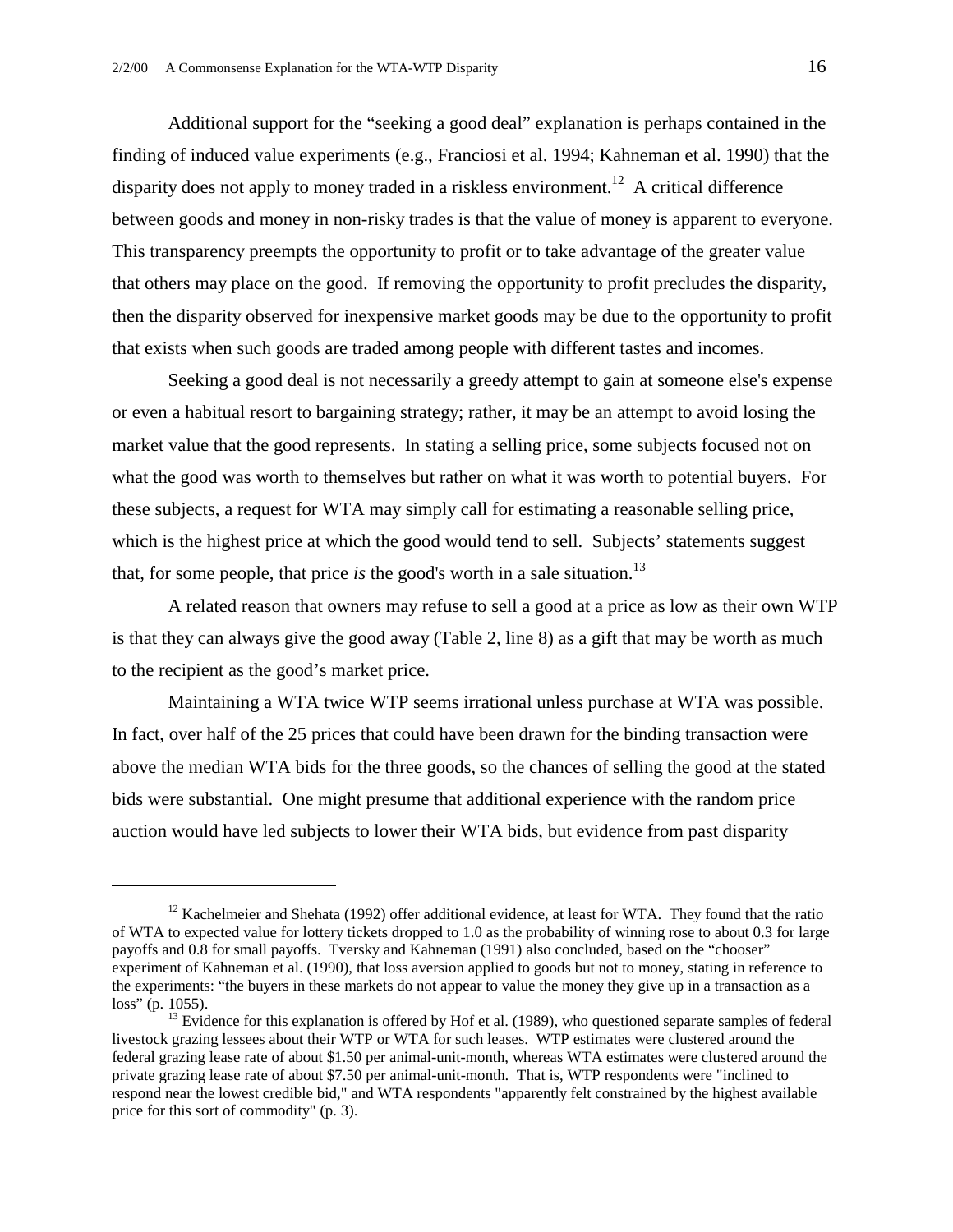experiments using iterations of a random price auction (e.g., Boyce et al. 1992; Kahneman et al. 1990) indicates that such experience does not affect bids—a not unexpected finding in light of the fact that the set of possible prices remained constant throughout the iterations.

Perhaps the most surprising finding of this study is that there was not more evidence of the endowment effect. Only three subjects suggested the endowment effect, and some of their statements (Appendix B) were only vaguely related to the concept. The lack of evidence for the endowment effect, in light of the intuitive appeal of the loss aversion notion, leads one to wonder whether this implementation of the verbal protocol method simply failed to detect the concept. It is possible that most subjects were unaware of the true nature of their preferences, or that the procedure of asking for WTA bids without first giving the item to the subjects lessened the sense of loss. I would argue, however, that loss aversion was indeed present, but not in the form characterized by the endowment effect. The endowment effect relies on the idea that buying creates a gain whereas selling creates a loss, which focuses on the good rather than on the net result of the transaction. The aversion suggested by most subjects' WTA statements, however, was not to losing the good, but to losing the asset value inherent in the good. And on the WTP side, the aversion was to paying more than the good was worth to them. Subjects were, to put it simply, averse to incurring the net loss that results from paying too much or selling too cheaply. If loss aversion is separated from the good per se, and instead refers to the aversion to a net loss, loss aversion may certainly play a role in the disparity.<sup>14</sup> However, that role is seemingly indistinguishable from seeking a good deal or from risk aversion in the presence of ambiguity.

The endowment effect argues for a change in preference upon a change in endowment, leading to a change in value for the good. But loss aversion—the notion that losses are weighted more than objectively commensurate gains—does not require a change in preference for the good once it becomes part of an individual's endowment. If the loss is of asset value, rather than of the good per se, then no change in preference is needed for loss aversion to cause or enhance a disparity. Indeed, avoidance of a net loss is essentially the flip side of "seeking a good deal."

 $\overline{a}$ 

 $14$  As is well known, in selling, if subjects are most concerned with the net result of the transaction, they gain by getting more for the good than it is worth to them and lose by getting less; thus, both the pursuit of gain and the avoidance of loss lead the subjects to state a price above what the good is worth to them. And in buying, if subjects are most concerned with the net result of the transaction, they gain by paying less than the good is worth to them and lose by paying more; thus, both motivations lead subjects to state a price below what the good is worth to them.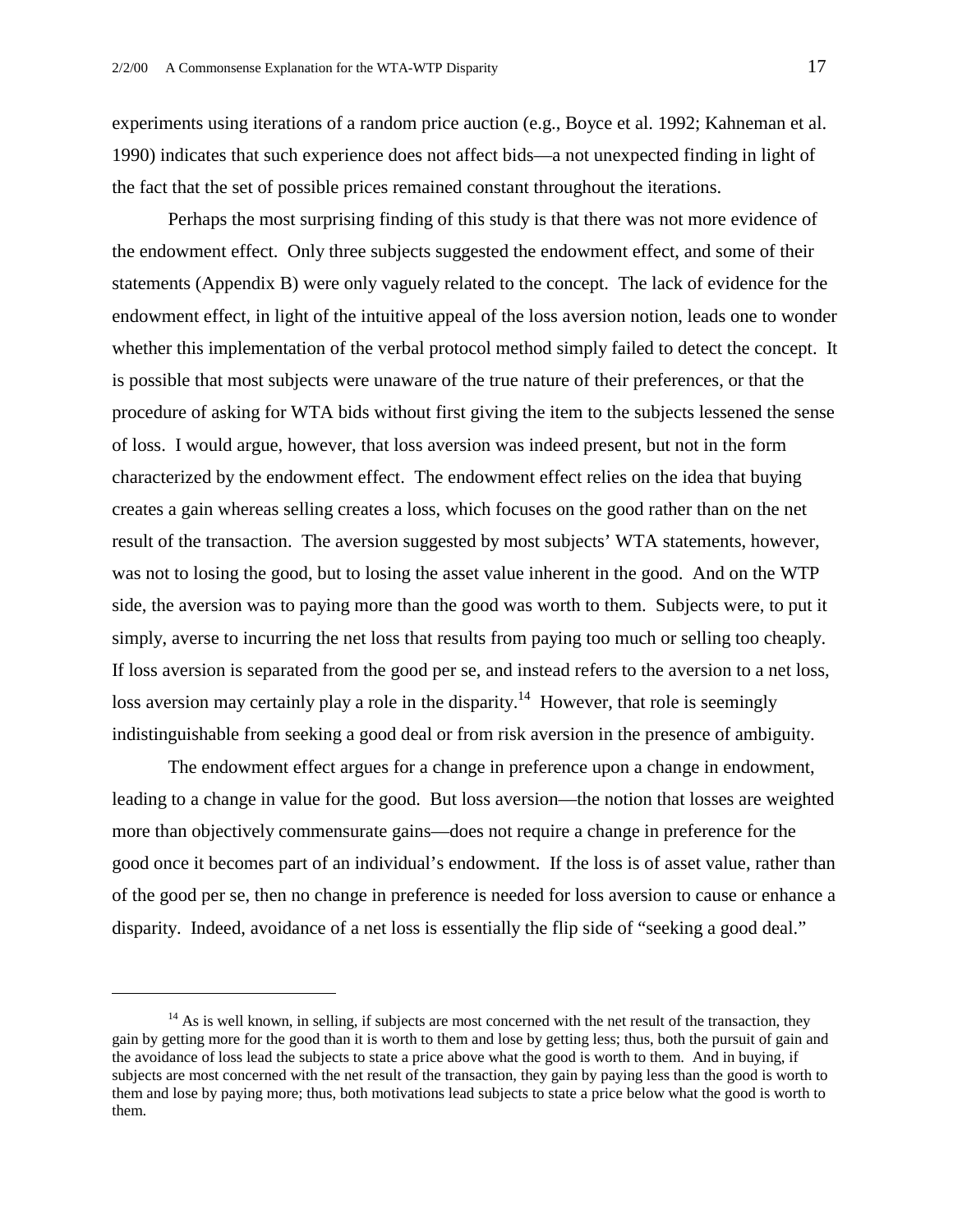This reasoning suggests a new interpretation of the interesting results presented by Kahneman et al. (1990) in their "chooser" experiment. They compared potential sellers' WTA bids and potential buyers' WTP bids, each elicited with a random price auction, with the valuations of a third group of subjects who chose between the good (a mug) and various sums of money. The results were that the buyers and sellers exhibited the typical WTA-WTP disparity, and that the choosers valued the mug only slightly more than did the buyers. Interpreting this result, Tversky and Kahneman (1991) argued that because the choosers and sellers faced the same decision problem (each could have the mug or money without incurring a monetary loss) but produced very different values, placing the mug in the sellers' endowment allowed loss aversion to increase the mug's value. An alternative interpretation is that it was the choosers and buyers who faced the same decision problem (each deciding how much money they would give up to get the mug), whereas the sellers were indicating how much they should receive in return for the mug.

#### **Conclusions**

As in previous experiments using inexpensive market goods, WTA was roughly twice WTP. The most commonly indicated reason for the disparity was that subjects based WTP on what the good was worth to them personally and WTA on what the good was worth in a sale situation. That is, in deciding on WTA, most subjects referred to what the good would be worth to others, and often appeared to rely on store price as a starting point.

 The results do not contradict loss aversion in general—nothing in the results suggests that a loss does not have greater subjective effect than an equivalent gain—but there was little direct evidence of loss aversion as it is characterized in the endowment effect. Few subjects suggested an aversion to losing the good itself or a greater attachment to the good in a WTA than in a WTP situation. Apparently, the good did not suddenly become more precious when owned; thus, there was little evidence of the "instant" endowment effect that seemed to puzzle Tversky and Kahneman (1991) (see the quote in the Introduction). Although the endowment effect does not appear to explain the disparity, for most subjects there was a reluctance to loose the value or "worth" represented by the good. This finding could be interpreted as indicating a desire for a good deal (perhaps accentuated by risk aversion in the face of ambiguity) or as a kind of loss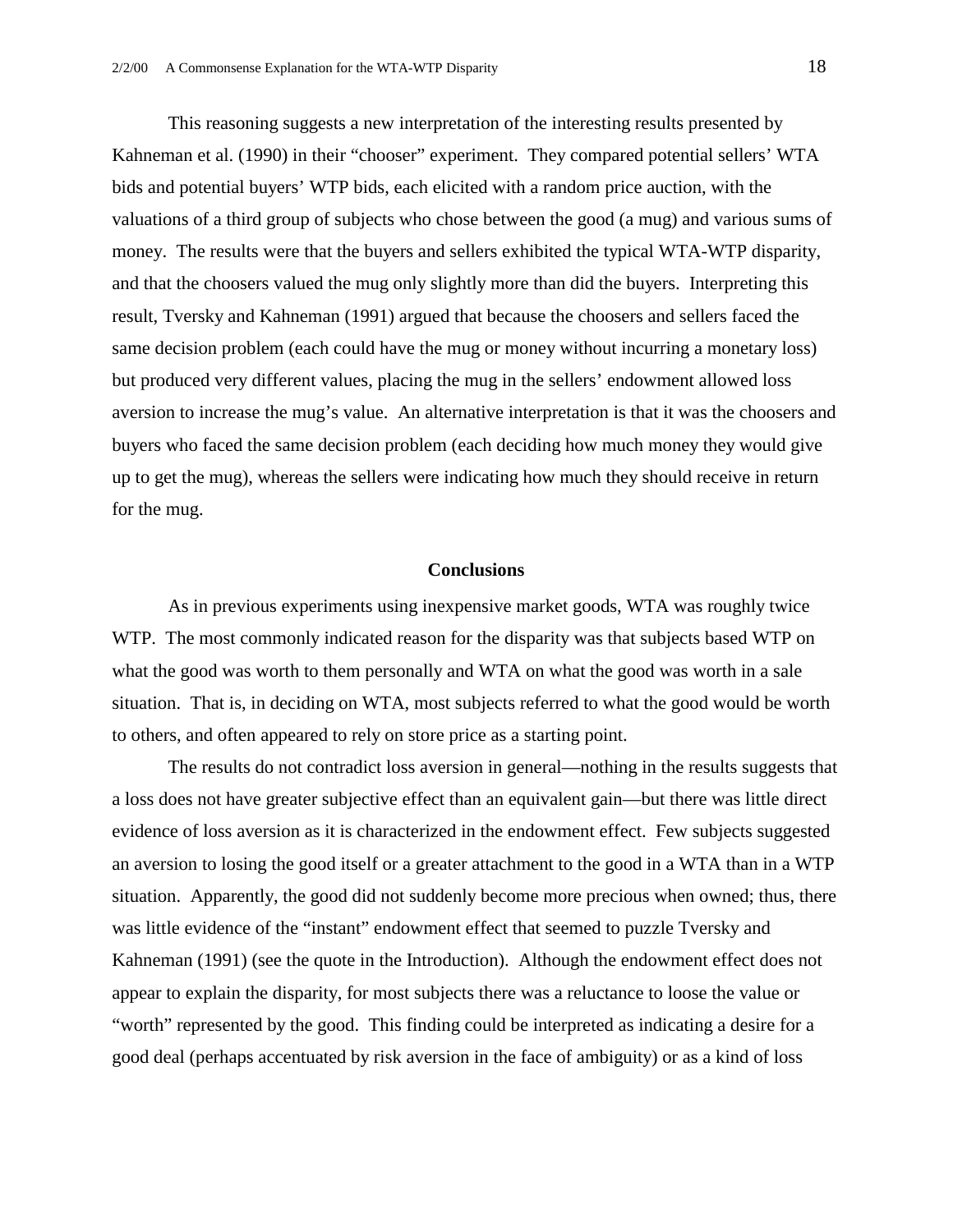aversion—indeed, these two explanations become nearly synonymous when the aversion is to losing asset value by selling too low.

As mentioned in the Introduction, it has been argued elsewhere that the disparity suggests indifference curves are not reversible. That is, a person who willingly gives up a certain quantity of good Y to get a unit of good X would then require more than that quantity of Y to give up the unit of X. The endowment effect argues that this would occur because the unit of X is more valuable once it enters the individual's endowment. To the contrary, the dominate explanation suggested by subjects in the verbal protocol experiment implies that the individual is reluctant to give up the unit of X for any less than he thinks he can get for it, or for less than he thinks it is worth in the market place. Unless indifference curves are redefined to reflect such asset values, we would conclude based on subjects' statements that indifference curves remain reversible, at least for inexpensive market goods.

It must be noted that although the endowment effect may do little to explain a WTA-WTP disparity for inexpensive market goods, the endowment effect may play a major role in a disparity for other types of goods. For example, environmental goods, which cannot be sold in the market place to willing buyers, may indeed increase in value once they enter a person's endowment. Further research using the verbal protocol method to understand motives for WTA and WTP for goods without obvious prices would seem to be a worthwhile endeavor. But care must be exercised even there that the endowment effect is not confused with other explanations such as legitimacy, moral responsibility, and ambiguity.

The verbal protocol results support a commonsense explanation of the disparity found in experiments using inexpensive market goods. Because the results rely on self-reports, which may reflect subjects' rationalizations rather than underlying tendencies or motives, the results must be taken as only offering an hypothesis worthy of careful testing. Nevertheless, the verbal protocol results suggest that, when faced with confusing economic behavior, it can be instructive to ask people for their thoughts as they behave that way.

#### **References**

Becker, Gordon M., Morris H. DeGroot, and Jacob Marschak. 1964. Measuring Utility By a Single-response Sequential Method. *Behavioral Science* 9:226-232.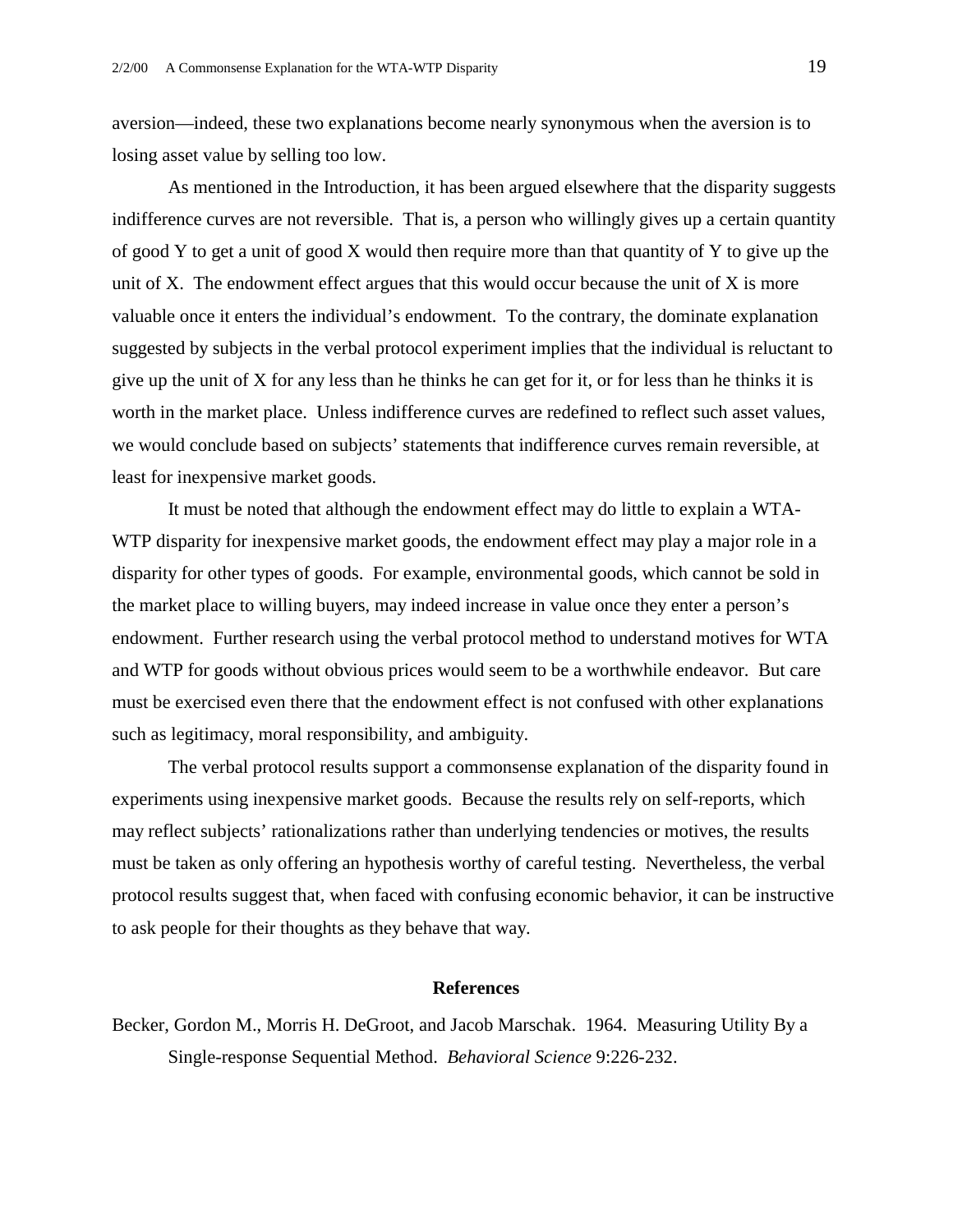- Bishop, Richard C., Thomas A. Heberlein, Daniel W. McCollum, and Michael P. Welsh. 1988. A Validation Experiment for Valuation Techniques. A Report to the Electric Power Research Institute under Contract Number RP 1742-5.
- Boyce, John R., and Daniel W. McCollum. 1993. A Market Test of the Contingent Valuation Method: The Case of Bison Hunting Permits in Alaska. Pages 1-26 in *Western Regional Research Publication, W-133 Benefits & Costs Transfer in Natural Resource Planning. Sixth Interim Report*, edited by John C. Bergstrom. Athens, GA: University of Georgia. 499 pages.
- Boyce, Rebecca R., Thomas C. Brown, Gary H. McClelland, George L. Peterson, and William D. Schulze. 1992. An Experimental Examination of Intrinsic Values as a Source of the WTA-WTP Disparity. *American Economic Review* 82 (5):1366-1373.
- Brookshire, David S., and Don L. Coursey. 1987. Measuring the Value of a Public Good: An Empirical Comparison of Elicitation Procedures. *American Economic Review* 77 (4):554-566.
- Brown, Thomas C., and Robin Gregory. 1999. Why the WTA-WTP Disparity Matters. *Ecological Economics* 28:323-335.
- Coursey, Don L., John L. Hovis, and William D. Schulze. 1987. The Disparity Between Willingness to Accept and Willingness to Pay Measures of Value. *Quarterly Journal of Economics* 102:679-690.
- Dubourg, W.R., M.W. Jones-Lee, and Graham Loomes. 1994. Imprecise Preferences and the WTP-WTA Disparity. *Journal of risk and Uncertainty* 9:115-133.
- Eisenberger, Roselies, and Martin Weber. 1995. Willingness-to-Pay and Willingness-to-Accept for Risky and Ambiguous Lotteries. *Journal of Risk and Uncertainty* 10:223-233.
- Ericsson, K. Anders, and Herbert A. Simon. 1984. *Protocol Analysis: Verbal Reports as Data*. Cambridge, MA: MIT Press.
- Franciosi, Robert, Praveen Kujal, Roland Michelitsch, and Vernon Smith. 1994. Experimental Tests of the Endowment Effect. Tucson, AZ: Economic Science Laboratory, University of Arizona.
- Gregory, Robin. 1986. Interpreting Measures of Economic Loss: Evidence from Contingent Valuation and Experimental Studies. *Journal of Environmental Economic and Management* 13:325-337.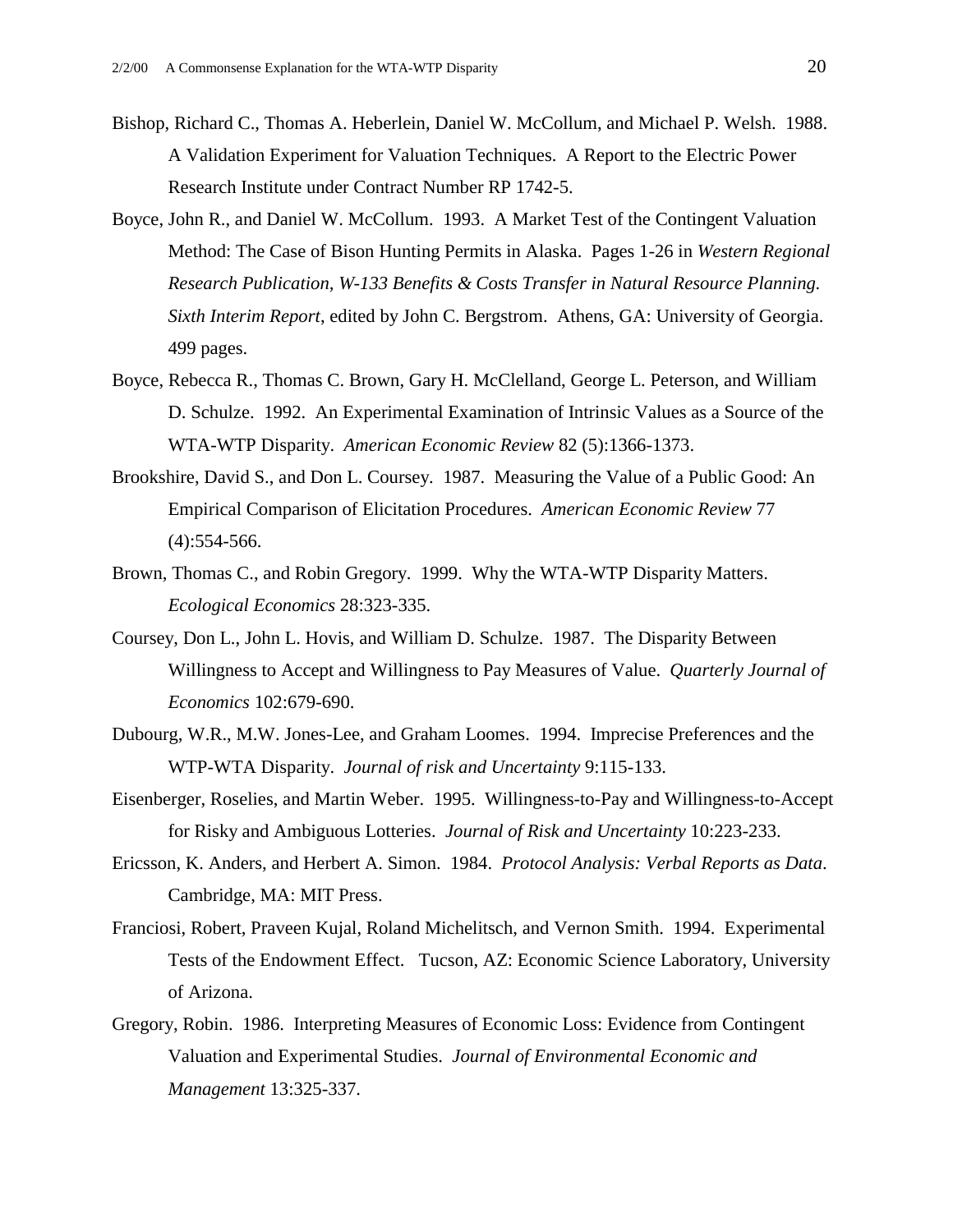- Gregory, Robin, and Lita Furby. 1987. Auctions, Experiments and Contingent Valuation. *Public Choice* 55:273-289.
- Hammock, Jud, and Gardner Mallard Brown, Jr. 1974. *Waterfowl and Wetlands: Toward Bioeconomic Analysis*. Baltimore, MD: Johns Hopkins University Press.
- Hanemann, W. Michael. 1991. Willingness to Pay and Willingness to Accept: How Much Can They Differ? *American Economic Review* 81 (3):635-647.
- Hof, John G., John R. McKean, R.G. Taylor, and E.T. Bartlett. 1989. Contingent Valuation of a Quasi-Market Good: An Exploratory Case Study of Federal Range Forage. General Technical Report RM-283. Fort Collins, CO: USDA Forest Service, Rocky Mountain Forest and Range Experiment Station.
- Kachelmeier, Steven J., and Mohamed Shehata. 1992. Examining Risk Preferences Under High Monetary Incentives: Experimental Evidence from the People's Republic of China. *American Economic Review* 82 (5):1120-1141.
- Kahneman, Daniel, Jack L. Knetsch, and Richard H. Thaler. 1990. Experimental Tests of the Endowment Effect and the Coase Theorem. *Journal of Political Economy* 98 (6):1325- 1347.
- Kahneman, Daniel, Jack L. Knetsch, and Richard H. Thaler. 1991. Anomalies: The Endowment Effect, Loss Aversion, and Status Quo Bias. *Journal of Economic Perspectives* 5 (1):193-206.
- Kahneman, Daniel, and Amos Tversky. 1979. Prospect Theory: An Analysis of Decision Under Risk. *Econometrica* 47 (2):263-291.
- Knetsch, Jack L. 1989. The Endowment Effect of Evidence of Nonreversible Indifference Curves. *American Economic Review* 79 (5):1277-1284.
- Knetsch, Jack L. 1990. Environmental Policy Implications of Disparities Between Willingness to Pay and Compensation Demanded Measures of Values. *Journal of Environmental Economics and Management* 18:227-237.
- Knetsch, Jack L., and J. A. Sinden. 1984. Willingness to Pay and Compensation Demanded: Experimental Evidence of an Unexpected Disparity in Measures of Value. *Quarterly Journal of Economics* 49 (3):507-521.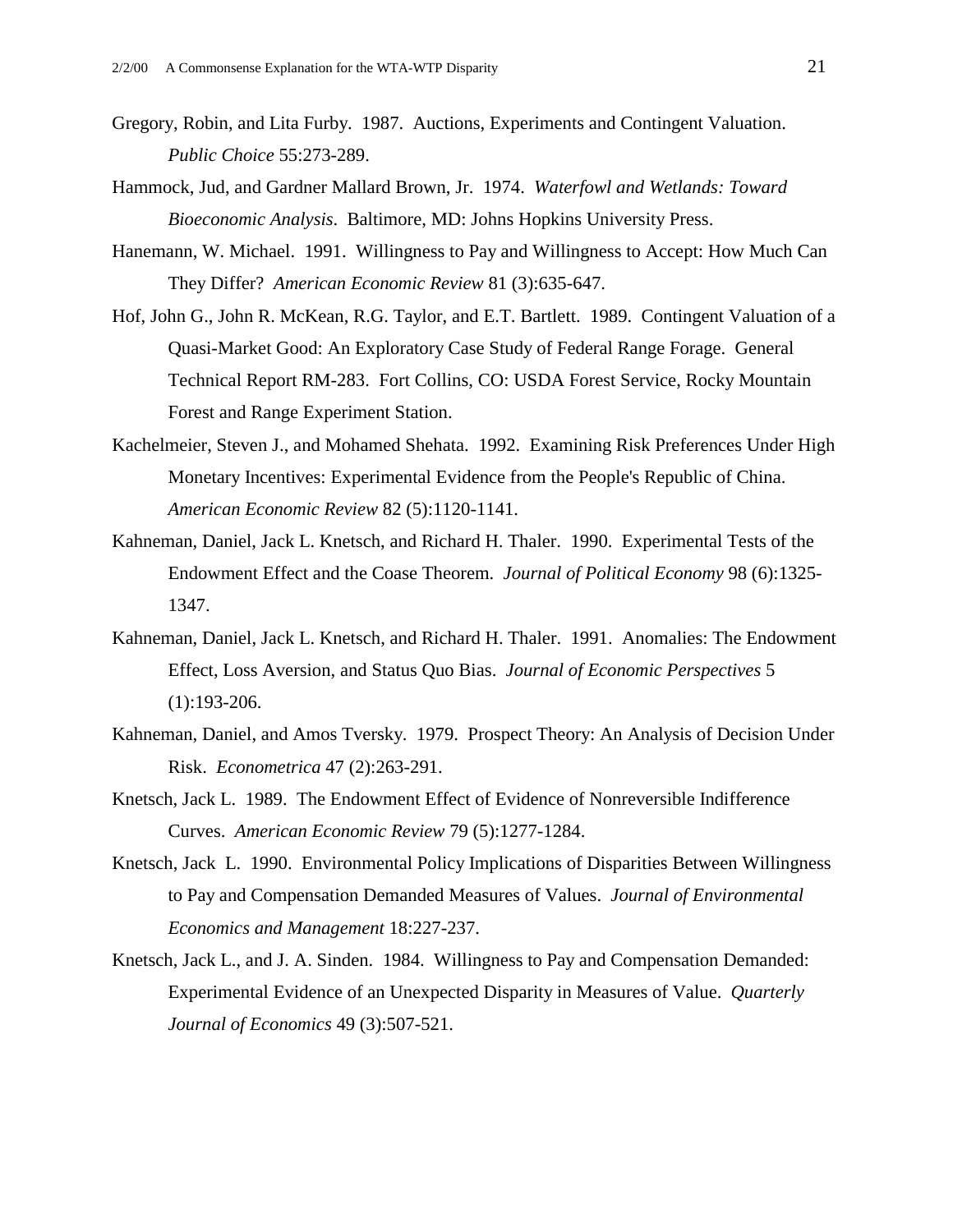- Kolstad, Charles D., and Rolando M. Buzman. 1999. Information and the Divergence between Willingness to Accept and Willingness to Pay. *Journal of Environmental Economics and Management* 38:66-80.
- Lichtenstein, Sarah, and Paul Slovic. 1971. Reversals of Preference between Bids and Choices in Gambling Decisions. *Journal of Experimental Psychology* 89 (1):46-55.
- MacDonald, H.F., and J.M. Bowker. 1994. The Endowment Effect and WTA: A Quasi-Experimental Test. *Journal of Agriculture and Applied Economics* 26 (2):545-551.
- Morrison, Gwendolyn C. 1997. Willingness to Pay and Willingness to Accept: Some Evidence of an Endowment Effect. *Applied Economics* 29:411-417.
- Rowe, Robert D., Ralph C. D'Arge, and David S. Brookshire. 1980. An Experiment on the Economic Value of Visibility. *Journal of Environmental Economics and Management* 7:1-19.
- Schkade, David A., and Eric J. Johnson. 1989. Cognitive Processes in Preference Reversals. *Organizational Behavior and Human Decision Processes* 44:203-231.
- Schkade, David A., and John W. Payne. 1994. How People Respond to Contingent Valuation Questions: A Verbal Protocol Analysis of Willingness to Pay for an Environmental Regulation. *Journal of Environmental Economics and Management* 26:88-109.
- Shogren, Jason F., Seung Y. Shin, Dermot J. Hayes, and James B. Kliebenstein. 1994. Resolving Differences in Willingness to Pay and Willingness to Accept. *American Economic Review* 84 (1):255-270.
- Svenson, O. 1989. Eliciting and Analyzing Verbal Protocols in Process Studies of Judgment and Decision Making. *Process and Structure in Human Decision Making*, edited by H. Montgomery and O. Svenson. Chichester: Wiley.
- Thaler, Richard. 1980. Toward a Positive Theory of Consumer Choice. *Journal of Economic Behavior and Organization* 1:39-60.
- Tversky, Amos, and Daniel Kahneman. 1991. Loss Aversion in Riskless Choice: A Reference-Dependent Model. *Quarterly Journal of Economics* 106:1039-1061.
- Viscusi, W. Kip, Wesley A. Magat, and Joel Huber. 1987. An Investigation of the Rationality of Consumer Valuations of Multiple Health Risks. *Rand Journal of Economics* 18 (4):465-479.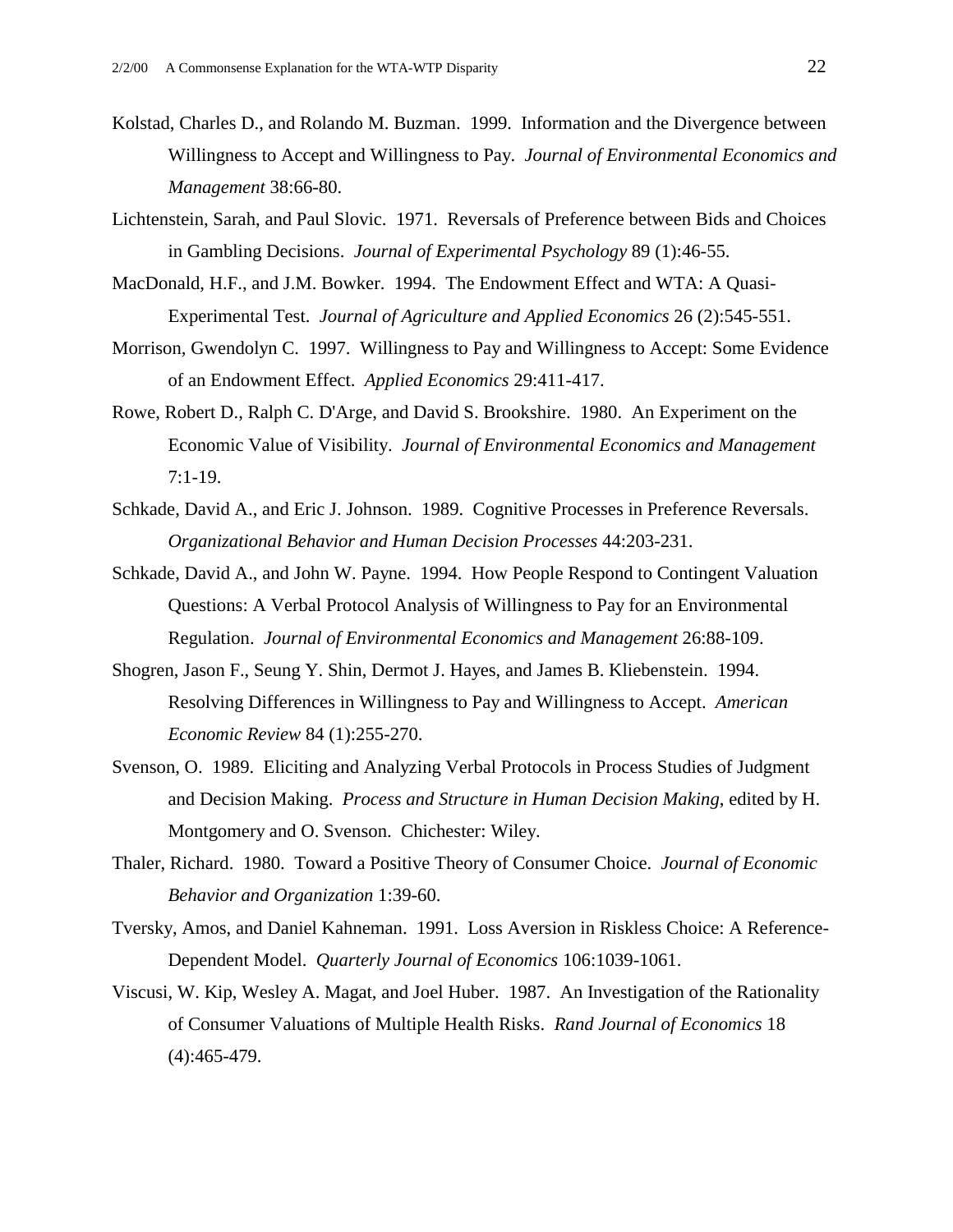#### **Appendix A**

The following two handouts of instructions were read by the subjects.

#### **Handout # 1**

Because one of the six transactions will be binding, and real money will be involved, it is in your interest to carefully consider your answers and honestly state the most you would pay to buy each item, **here and now**, and the minimum amount you would accept to sell each item, **here and now**. Any amount is legitimate, from zero on up.

Don't try to think about what you would pay for the goods (or sell them for) in some other circumstance. We want to know what you would pay for the goods and what you would sell them for here and now. For selling questions, assume that you have just received the good.

One of the most important parts of this experiment is understanding your decision processes as you are deciding the prices at which you would be willing to buy or sell each item. In order for us to record your thoughts, please "think aloud" as you decide about the prices. By "think aloud" we mean that you should tell us everything that passes through your mind as you work to come up with an answer. Please talk aloud constantly as you decide on each price, telling me your reasons for each price before you state the dollar amount. I want to get everything you happen to think of, even things you may think are insignificant or irrelevant.

A tape recorder will record your comments. This tape will be labeled only with a number and the date, not with your name.

#### **Handout # 2**

One of the buying or selling situations will be randomly selected as binding. The price you state for the binding transaction will be compared with a price randomly selected from among 25 possible prices. The 25 prices range from  $5¢$  to \$10. A list of the 25 prices is attached.

In the case where a **purchase** transaction is selected as binding, if the drawn price is greater than your stated purchase price, you will not purchase the item. If the drawn price is less than or equal to your state purchase price, you will actually purchase the item at the drawn price. Two examples are shown below. In both examples, the stated price is the same, but the drawn price differs.

#### **PURCHASE SITUATION:**

| <b>Respondent's</b><br><b>Stated Price:</b> | <b>Drawn Price: Outcome:</b> |                                   |
|---------------------------------------------|------------------------------|-----------------------------------|
| \$10                                        | \$8                          | Respondent buys the item for \$8. |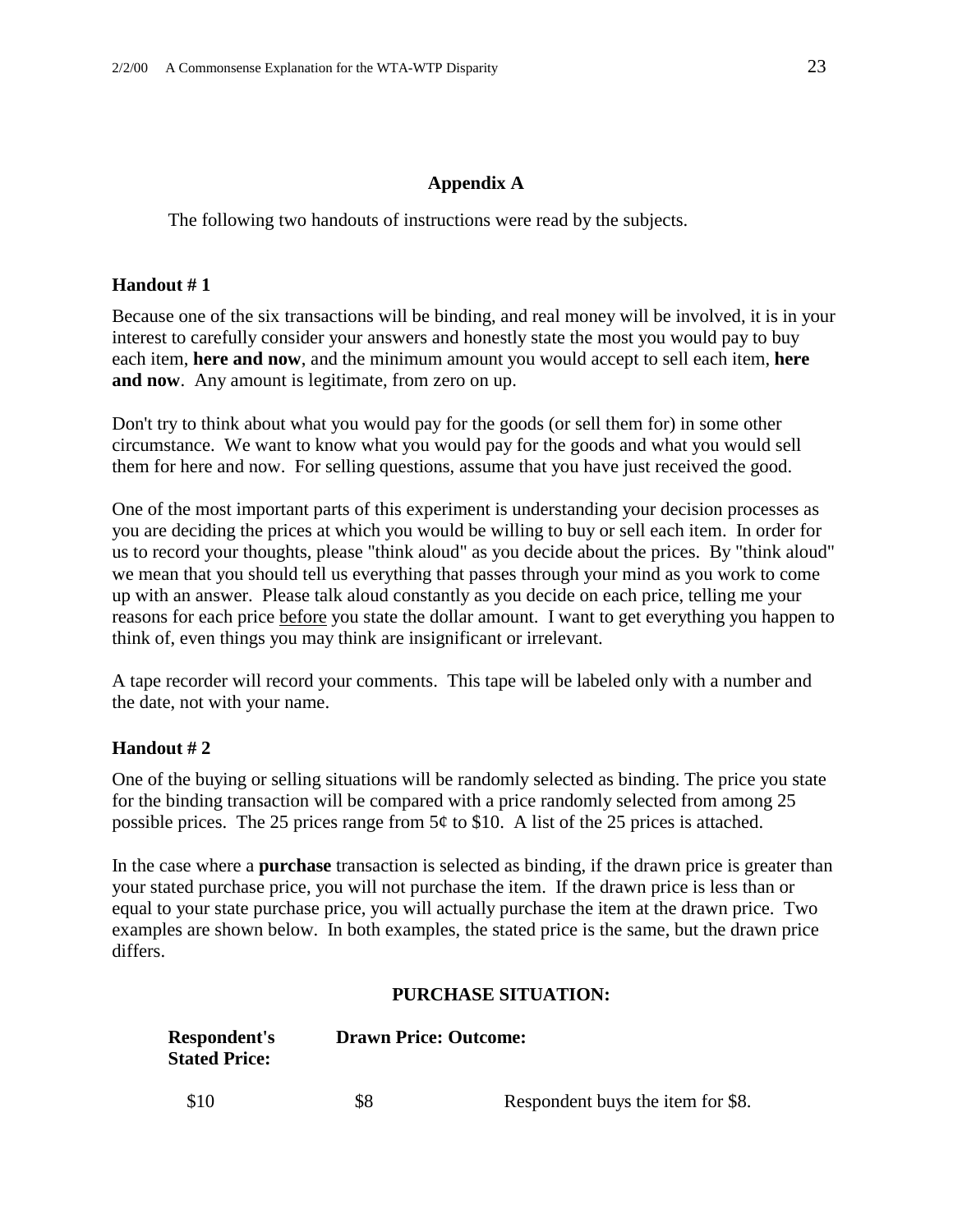\$10 \$12 Respondent does not buy the item.

In the case where a **sale** transaction is selected as binding, you will be given the item. If the drawn price is less than your stated selling price, you will keep the item. If the drawn price is greater than or equal to your stated selling price, you will sell the item at the drawn price. Two examples are shown below.

#### **SELLING SITUATION:**

| Respondent's<br><b>Stated Price:</b> | <b>Drawn Price: Outcome:</b> |                                     |  |
|--------------------------------------|------------------------------|-------------------------------------|--|
| \$10                                 | \$12                         | Respondent sells the item for \$12. |  |
| \$10                                 | \$8                          | Respondent keeps the item.          |  |

Notice that in a purchase situation, the higher your stated purchase price is, the more likely it is that you will actually buy the item. Also, the higher your stated price, the higher the actual purchase price is likely to be. In a selling situation, the lower your stated selling price is, the more likely it is that you will actually sell the item. But, the lower your stated selling price, the lower the actual selling price is likely to be.

Since one of the situations will be binding and a real cash transaction may therefore take place, it is always in your best interest to honestly state the most you would pay to buy each item, and the least you would accept to sell each item, now, in this situation. Any amount is legitimate (for both buying and selling) from \$0 on up. In other words, treat each question as if it were the binding transaction, and decide how much you would really spend **here** and **now**, or how much you would really sell for **here** and **now**.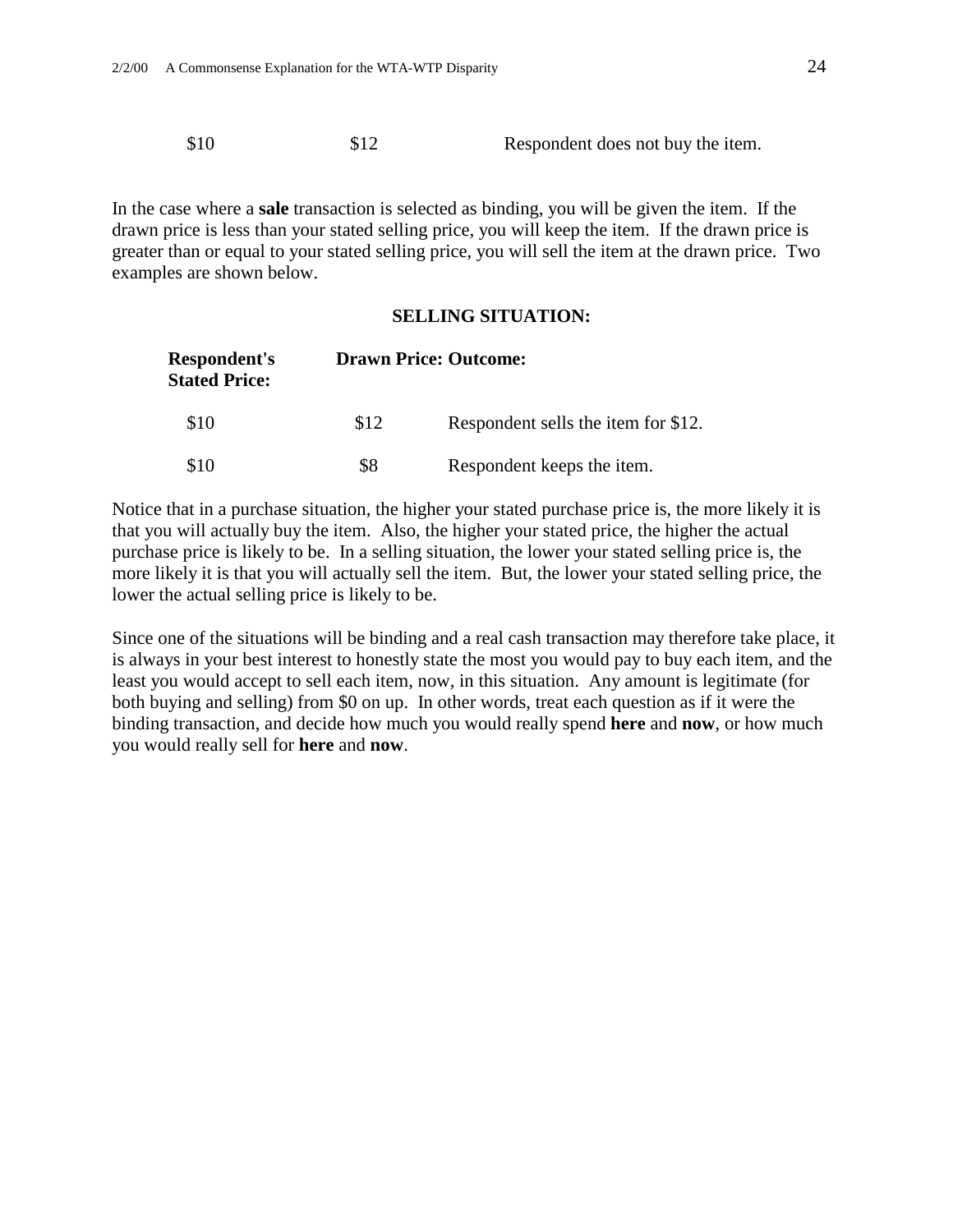#### **Appendix B**

The following list contains statements selected from the transcripts of the 21 subjects. The 15 categories are listed in the order in which they are presented in Table 2.

#### **1. Personal utility or disutility of item**

I don't really need a notebook.

I like this mug; it's a real nice mug.

I have a lot of mugs at home and don't really need another one.

Almond mild chocolate is extremely tempting, and I haven't had lunch yet, and I love it.

I really don't eat candy very often. I just try to stay away from it.

#### **2. Item quality and characteristics**

It looks like a good kind of candy bar. It's not very attractive. It has a lot of paper, and it's bound. It's big, it's not plain, it's got nuts.

#### **3. What it costs at the store; what it's "worth"**

I'm thinking of what I know about prices of mugs. So the question is—what would it sell for? I think it's worth \$2. I'd probably go around \$5 since that's about the typical price. I would go cheaper than what you can get it for in the grocery store. I like the mug a lot... I probably wouldn't buy it myself...would probably sell it for \$6. That's probably around what it's worth.

It's probably worth a bit more but it's not worth that much to me.

#### **4. What someone else would spend for it; usefulness to others; make a profit**

I wouldn't buy it, but if I could sell it for something I might as well.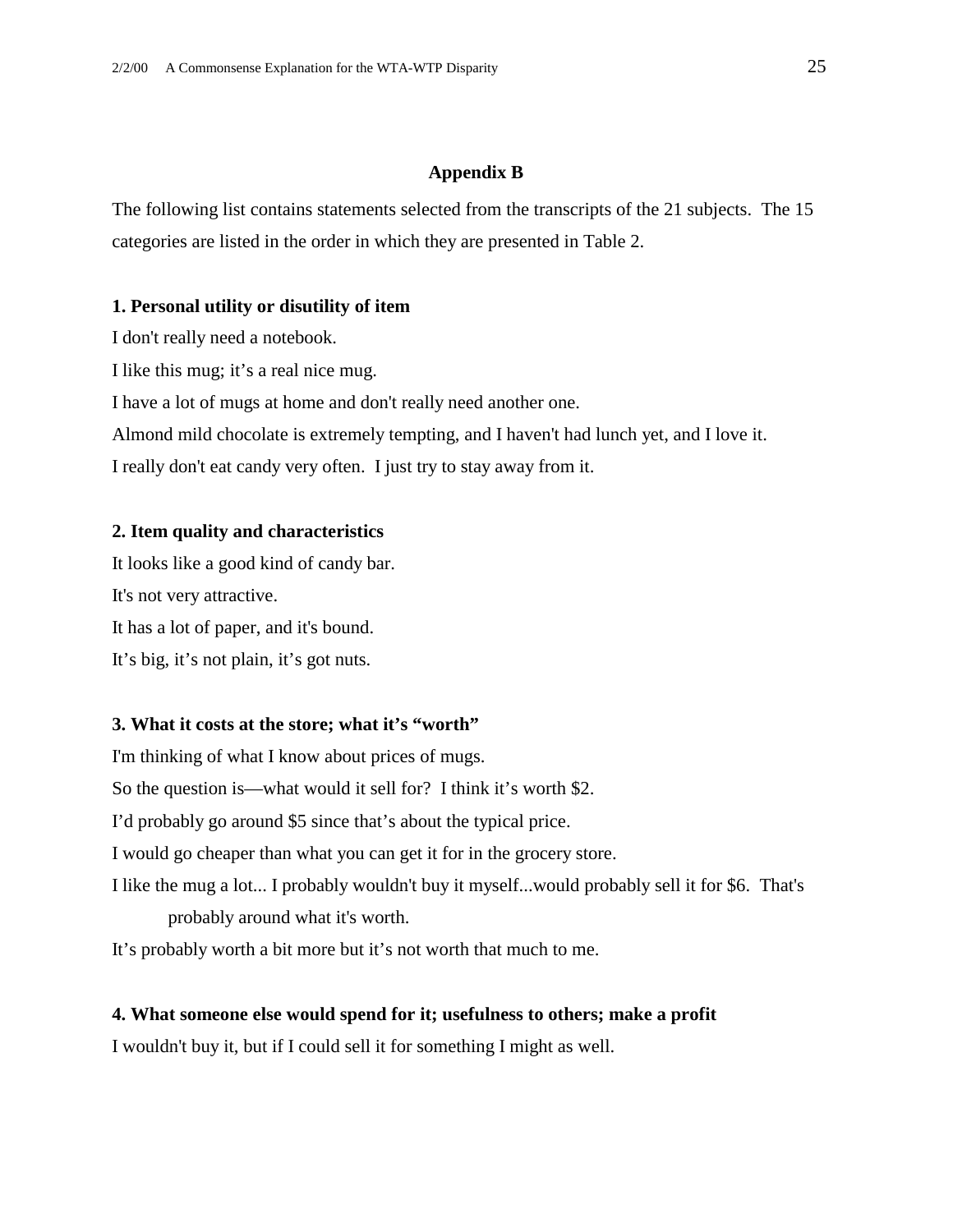The worth of the book to me is probably about  $25¢$ , but to some one else I think they would say \$2 is a good deal...

My need for this chocolate bar is less than I think I can get for it.

\$5...If someone really wanted something like this they'd probably pay \$5.

There's probably a lot of people who could use this notebook, but I don't have any use for it.

I don't like chocolate very much, but it seems like a lot of people really do like chocolate.

I believe there are some people who want it more than I do.

It's probably worth a bit more but it's not worth that much to me, so ... by getting a dollar for it I'm getting a profit out of it.

There's this market mentality: buy low, sell high.

#### **5. Get a "good deal," a "bargain"; spend only a trivial amount**

I'm really not at all interested in having it, but I would be willing to spend  $50¢$ , which is a pretty minimal amount.

I'd say  $10¢$  for the notebook also because it doesn't mean anything to me.

\$3 isn't an amount I'd worry about giving up.

\$1--probably is a lot more in the bookstore, so a bargain.

I probably wouldn't buy it in a store, but if I got a good deal on it—I think I'd pay \$1, because that's a good deal...it's much less than it's worth.

### **6. A "reasonable" or "fair" price, or compromise price between what it costs at the store and what it's worth to me**

I like this mug. \$3 sounds reasonable to sell it.

I still think \$4.50 would be a fair price for it.

Paying something toward what it's worth, but not paying top market dollar.

\$1.50—I'm striking a balance between what I would pay for it and what I feel it's probably sold for in the stores.

#### **7. Ambiguity (e.g., "probably," "might," "not sure," "maybe")**

About price: I'm thinking of them as being \$2.50 or some number like that in the store. About value to me: I don't know if I really like this.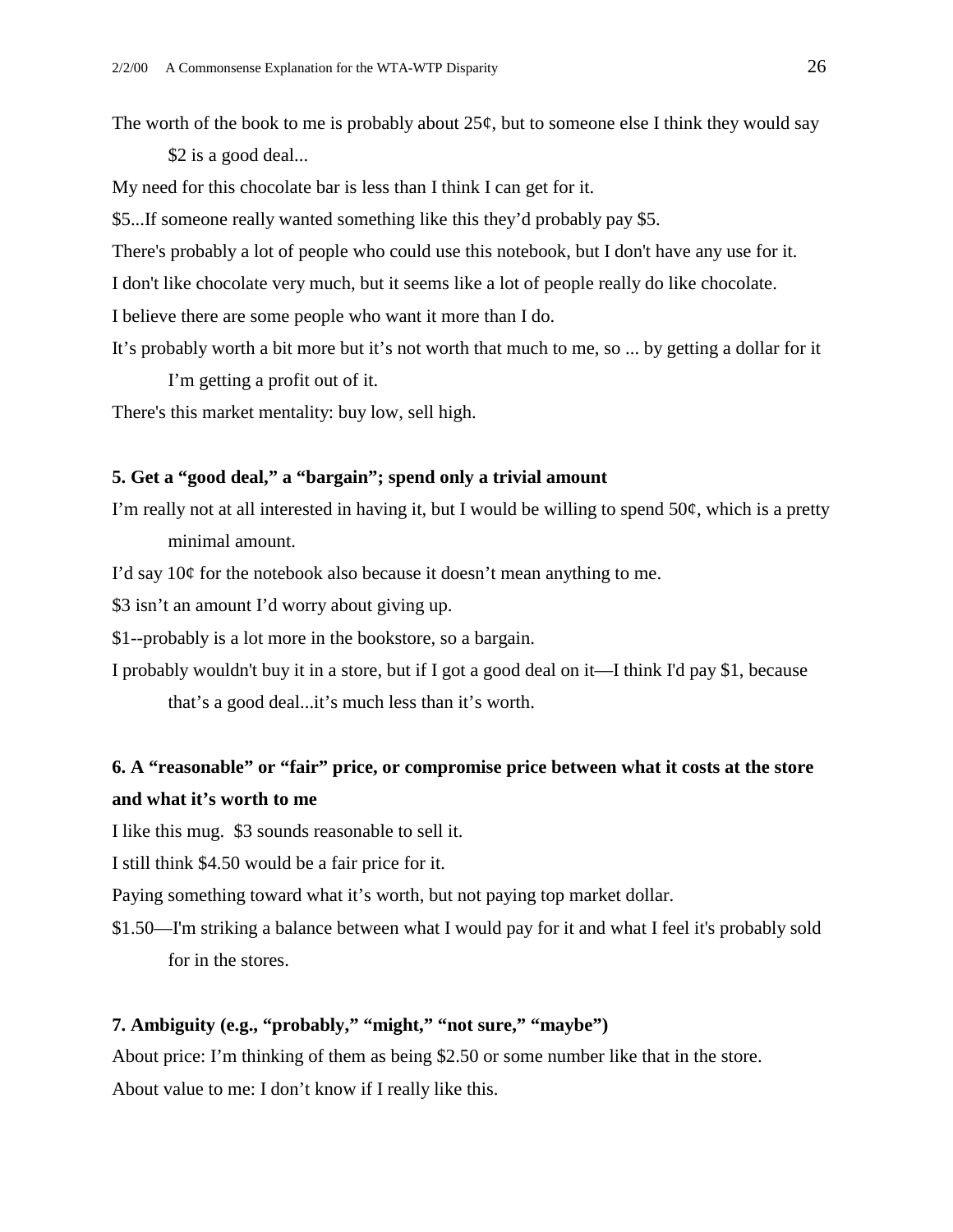About value to others: I'm not sure how many people would find uses to the notebook.

#### **8. Gift potential**

I'd take it for  $10¢$  and probably give it to someone. It's a good gift. I could give it to someone for Christmas or I could keep it. It's something I could share with other people.

#### **9. Facilitating a sale; selling at a low enough price to make a sale likely**

I would probably want to give a pretty decent price, so that someone would want to buy it.

\$2 because I want to get rid of it.

To get it off my hands I'll let it go for \$1.

I want to get rid of it, so I would sell it cheap.

#### **10. Opportunity cost (what else I could buy with the money); my desire to get money**

I'd love to keep it and it's interesting it's superseding my desire to get money for it. Rather than get a few dollars I'd rather have the chocolate bar. ... If I had eaten lunch it would probably be different. ... I'm going to go with wanting the chocolate rather than wanting the money.

Looks good...and I love almonds, but of course I like money too; if I had money right now I'd go buy some stamps.

\$2 would be better to have than the notebook, for I could buy something else with it.

\$1.50...for more than that I could go downstairs and get a real lunch.

#### **11. Lack of funds; need to conserve or make money**

I'm pretty broke.

I don't have a lot of expendable income right now.

Considering by budget right now, that's the most, \$1.

#### **12. Loss aversion**

Because I don't really need it, I probably wouldn't buy it, but I'd like to keep it if I had it.